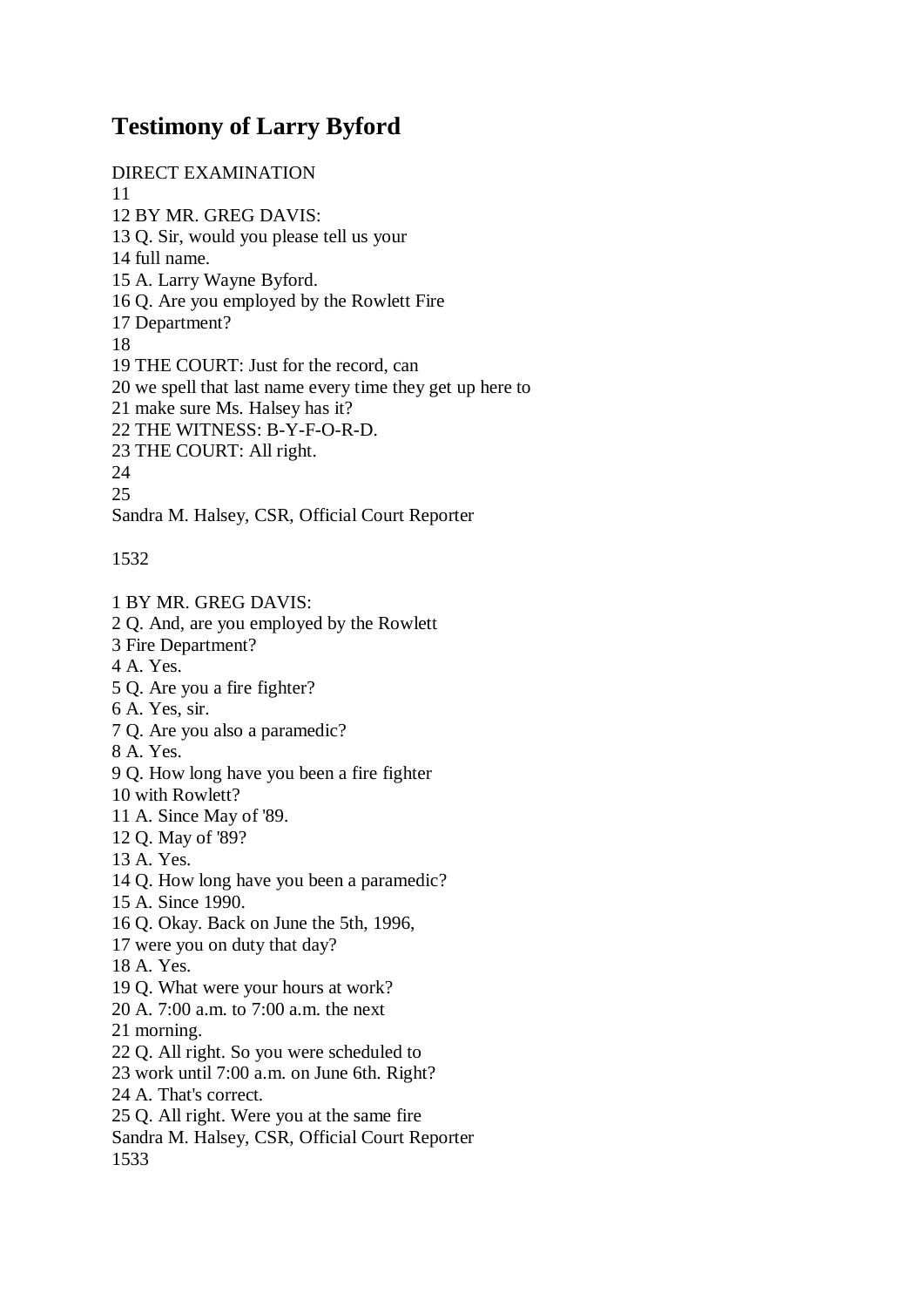1 station as Brian Koschak and Jack Kolbye? 2 A. No. 3 Q. Okay. Where was your first station 4 located? 5 A. 4418 Main Street. 6 Q. All right. Is that going to be west 7 of where Dalrock and 66 intersect? 8 A. Yes. 9 Q. All right. So, in relationship to 10 5801 Eagle, you're west of that location. Right? 11 A. That's correct. 12 Q. Sometime after 2:30 in the morning did 13 you receive a call at your fire station to go to 5801 14 Eagle? 15 A. Yes. 16 Q. And were you assigned to an ambulance 17 that evening? 18 A. Yes. 19 Q. Okay. Who was your partner on that 20 ambulance? 21 A. Eric Zimmerman. 22 Q. And did you and Eric Zimmerman then go 23 in an ambulance to 5801 Eagle Drive? 24 A. Yes. 25 Q. Can you tell us whether or not Brian Sandra M. Halsey, CSR, Official Court Reporter 1534 1 Koschak and Jack Kolbye were already at that location 2 when you arrived? 3 A. Yes, they were there.

4 Q. When you first got there, what's the

5 first thing that you did then, Paramedic?

6 A. Proceeded to the front of the house

7 there, the front door of the house.

8 Q. Was anybody up there?

9 A. Yes.

10 Q. All right. Who was at the front door

11 or on the front porch?

12 A. Brian Koschak was triaging Mrs.

13 Routier.

14 Q. Is that the lady over here in the

15 green dress who's reading?

16 A. Yes.

17

18 MR. GREG DAVIS: Your Honor, may the

19 record please reflect that this witness is identifying

20 the defendant in open court?

21 THE COURT: Yes.

22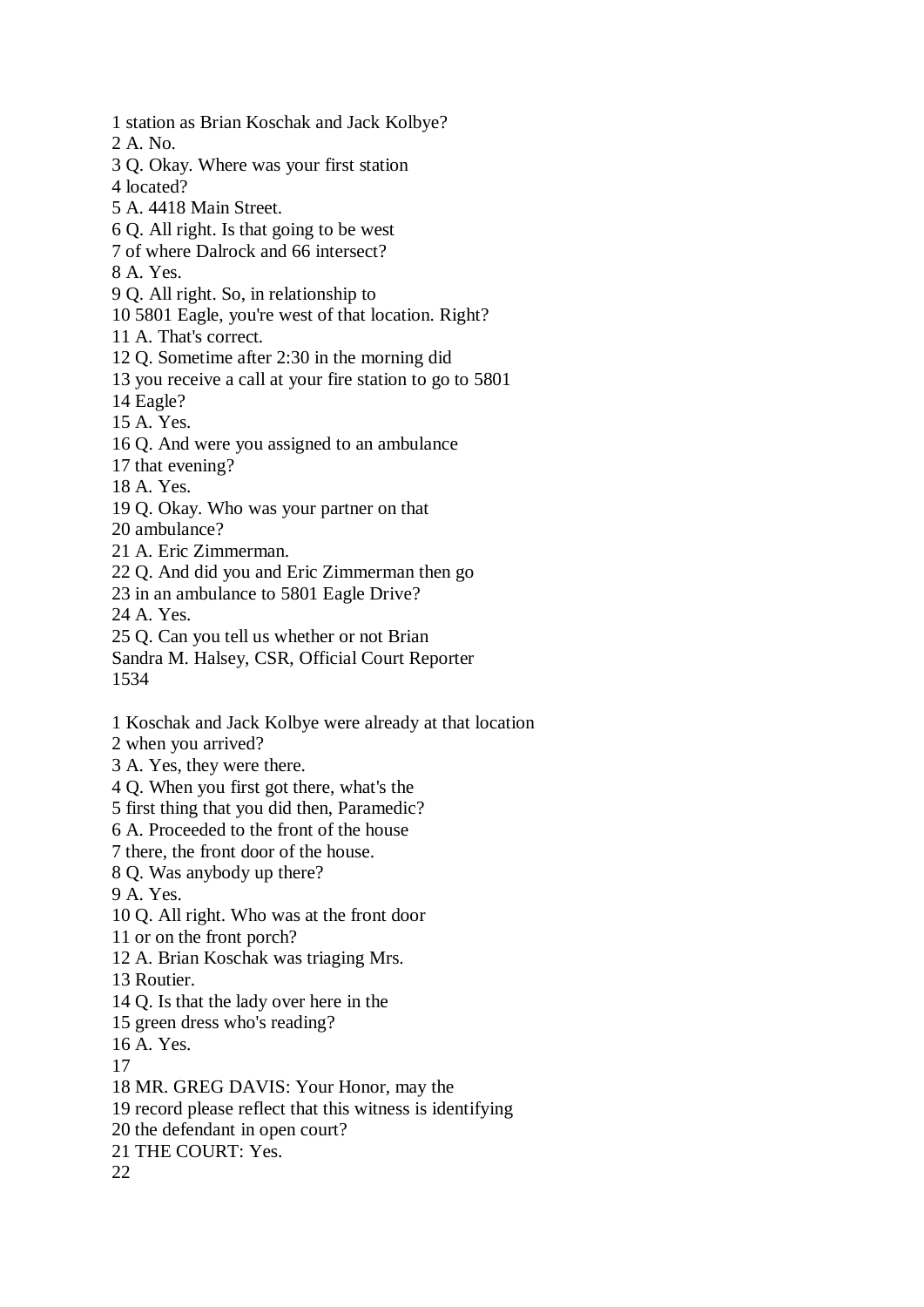23 BY MR. GREG DAVIS:

24 Q. Okay. So the defendant was up there,

25 and was Brian Koschak also up there?

Sandra M. Halsey, CSR, Official Court Reporter

## 1535

1 A. Yes.

2 Q. Remember anybody else being out there

3 at that time?

4 A. I remember someone, an officer,

5 possibly standing to the left of the door.

6 Q. A police officer?

7 A. Yes.

8 Q. Okay. And what was Brian Koschak

9 doing with the defendant?

10 A. Assisting her with -- or rendering

11 care.

12 Q. Okay. And did you start to assist him

13 in helping her?

14 A. She was being cared for by Brian, so I

15 stepped just inside the house to see if there was anyone 16 else.

17 Q. All right. How far into the house did

18 you go?

19 A. I went far enough into the foyer there

20 in the hallway there where I could see the living room

21 floor and I could see part of a service area, I suppose

22 the kitchen.

23 Q. Okay. Did you actually go into the

24 family room, or the room that you're talking about?

25 A. No, that's as far as I remember going

Sandra M. Halsey, CSR, Official Court Reporter

1536

1 into the house itself there, was just that area right

2 there in the --

3 Q. Okay. Did you ever go into the

4 kitchen?

5 A. No.

6 Q. How long did you stay in the house

7 then before you left?

8 A. It was a matter of seconds, less than

9 a minute.

10 Q. Okay. Did you leave the same way as

11 you had come in?

12 A. Yes.

13 Q. All right. When you came back out,

14 was the defendant and Brian Koschak still out there on

15 the porch or had they left?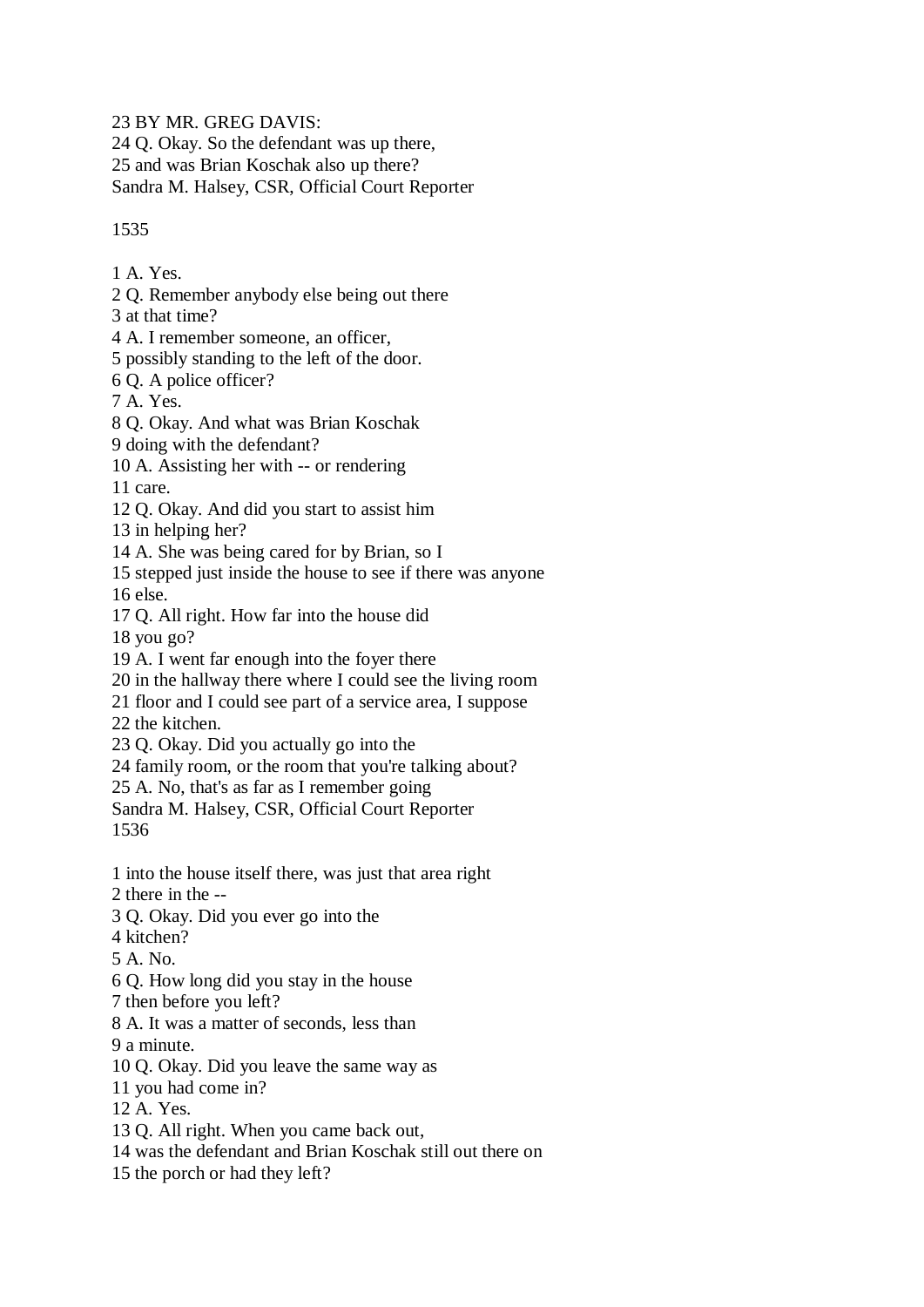16 A. No, they were still on the front

17 porch.

18 Q. Did you start to do anything at that

19 time then?

20 A. Yes, I assisted Brian with care.

21 Q. Was it apparent that the defendant had

22 some injuries to her?

23 A. Yes.

24 Q. Okay. Did she have any injuries to

25 her neck area?

Sandra M. Halsey, CSR, Official Court Reporter 1537

1 A. Yes.

2 Q. And what, if anything, did you start

3 to do with regard to the neck injury?

4 A. I believe we first bandaged the arm.

5 Q. All right.

6 A. The right arm here. And then she had

7 a rag. Either she was holding a rag or he was holding

8 it. It looked like a -- a cup towel comes to mind. And

9 I opened up some sterile four-by-fours and I got those

10 ready and put them in place, and then we taped them.

11 Taped the four-by-fours in place.

12 Q. Okay. So you actually then took a

13 four inch by four inch sterile gauze pad; is that right?

14 A. That's correct.

15 Q. Put it over the wound on the neck?

16 A. Yes.

17 Q. Was that to stop the bleeding?

18 A. Yes. It was to cover the wound.

19 Q. I'm sorry. Did you also then put some

20 sort of a gauze pad over the injury on the right arm?

21 A. Yes.

22 Q. Okay. During that period of time --

23 and Brian Koschak is still with you. Right?

24 A. That's correct.

25 Q. At some point did you transport the

Sandra M. Halsey, CSR, Official Court Reporter 1538

1 defendant out to an ambulance?

2 A. Yes.

3 Q. Would that have been the ambulance

4 that you drove to the scene?

5 A. That's correct.

6 Q. That night, were you the driver or

7 were you going to be the other individual in the van?

8 A. I was the driver.

9 Q. Okay. How did you transport the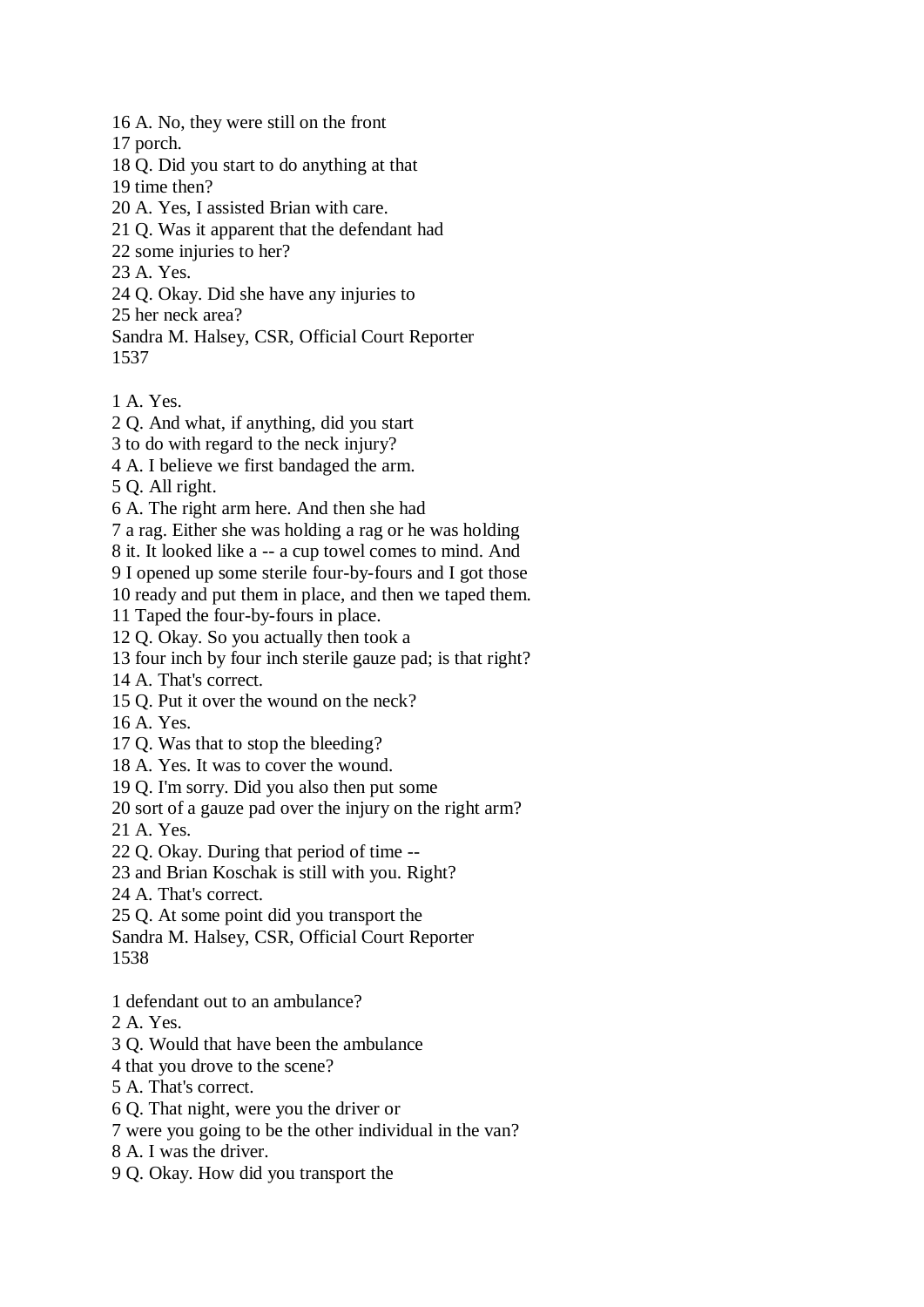10 defendant out to the ambulance? 11 A. We had a cot brought up to the front 12 porch there, and we escorted her to the cot and set her 13 on that, and then took her to the ambulance on the cot. 14 Q. Okay. When you got out to the 15 ambulance then, was she placed into it? 16 A. Yes. 17 Q. And what was done at that point then, 18 Mr. Byford? 19 A. Todd Higgins was the EMT off of the 20 first engine there. He was attaining a blood pressure. 21 Brian was looking for an I.V. site. And I was 22 charting -- I was sitting at the head of the cot and I 23 was charting. 24 Q. What do you mean "you were charting"? 25 A. I was writing down -- writing on my Sandra M. Halsey, CSR, Official Court Reporter 1539 1 report there of what her medications she was taking, if 2 she was allergic to any medications, any medical history 3 that she may have, her name, age, things of that nature. 4 Q. Okay. I'll just ask you: Was she 5 able to give you her name? 6 A. Yes. 7 Q. How about date of birth? Was she able 8 to give you her date of birth? 9 A. I believe so, but I couldn't answer 10 positive without reviewing my run report there. 11 Q. Okay. 12 13

14 (Whereupon, the following

15 mentioned item was

16 marked for

17 identification only

18 after which time the

19 proceedings were

20 resumed on the record

21 in open court, as

22 follows:)

23

24 BY MR. GREG DAVIS:

25 Q. Mr. Byford, let me show you what's

Sandra M. Halsey, CSR, Official Court Reporter 1540

1 been marked for identification for record purposes only 2 as State's Exhibit 20-L. And if you would, just take a 3 moment to look at that.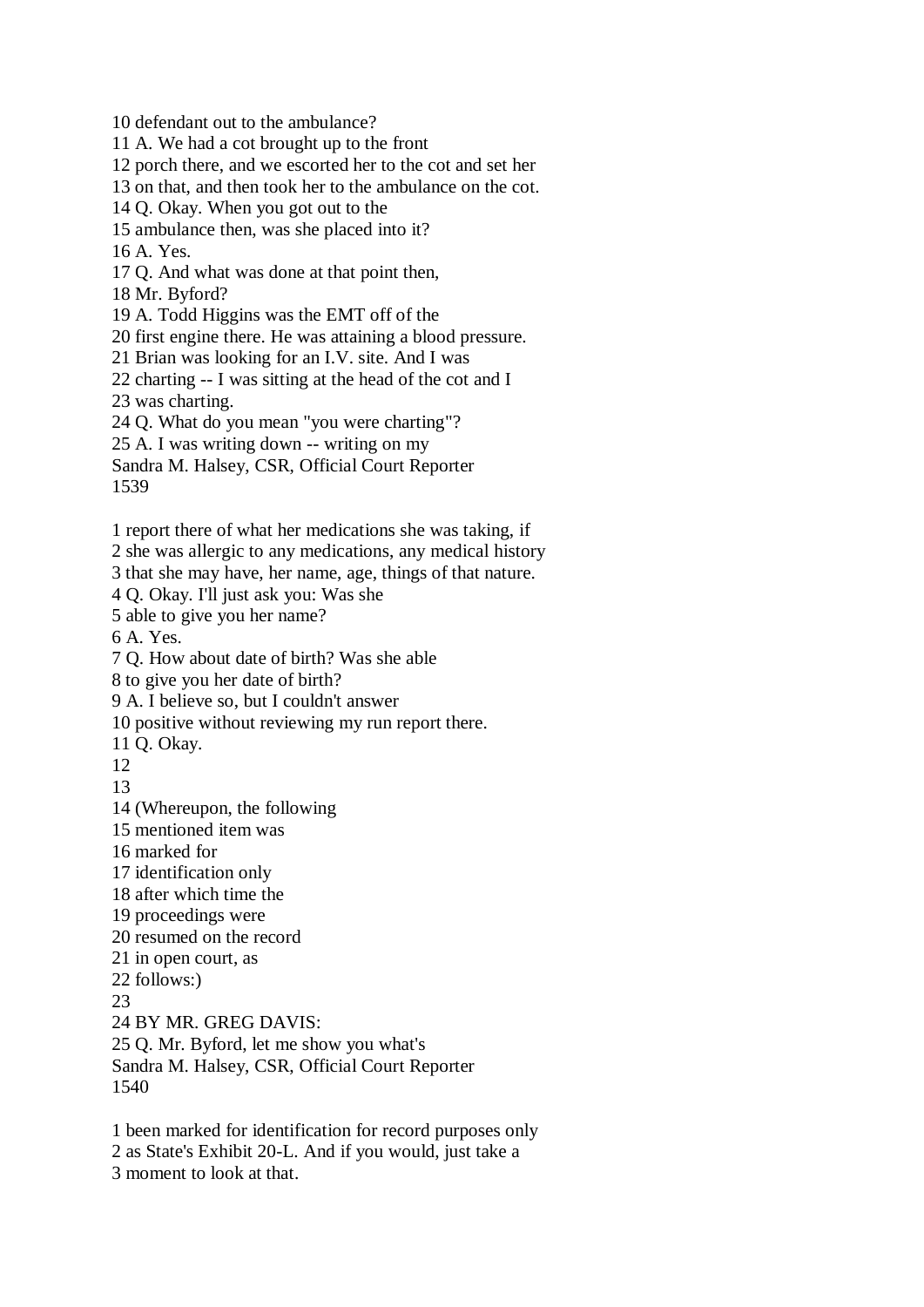4 A. Yes, sir. 5 Q. Is that, in fact, the report that you 6 prepared? 7 A. Yes, that's correct. 8 Q. This is the report that you're talking 9 about? 10 A. Yes. 11 Q. Okay. Let me ask you again: You had 12 indicated that you asked for her name and she was able to 13 give you a name. Right? 14 A. Yes. 15 Q. Darlie Routier? 16 A. Yes. 17 Q. You asked for her date of birth next; 18 is that right? 19 A. That's correct. 20 Q. Was she able to give you a date of 21 birth? 22 A. Yes. 23 Q. You asked about patient medication; is 24 that right? 25 A. Yes. Sandra M. Halsey, CSR, Official Court Reporter 1541 1 Q. Why is that important to know? 2 A. It tells us, in a lot of cases, if a 3 patient has a medical history, if she had been taking 4 Lasix we might suspect that she was in need of a 5 diuretic, she retains too much water, and that's, you 6 know, that would give us a hint there. 7 Q. So if she's taking a certain 8 medication it might react badly to some other medication 9 that you need to give her? 10 A. That's correct. 11 Q. When you ask for past patient 12 medication, did she seem to understand what you were 13 asking for? 14 A. Yes. 15 Q. Was she, in fact, able to give you a 16 medication that she was taking? 17 A. Yes. 18 Q. For weight loss? 19 A. Yes. 20 Q. Did you ask her about allergies? 21 A. Yes. 22 Q. Again, are you asking if she's 23 allergic to certain medications? 24 A. Any medication that she knows of that 25 she's allergic to.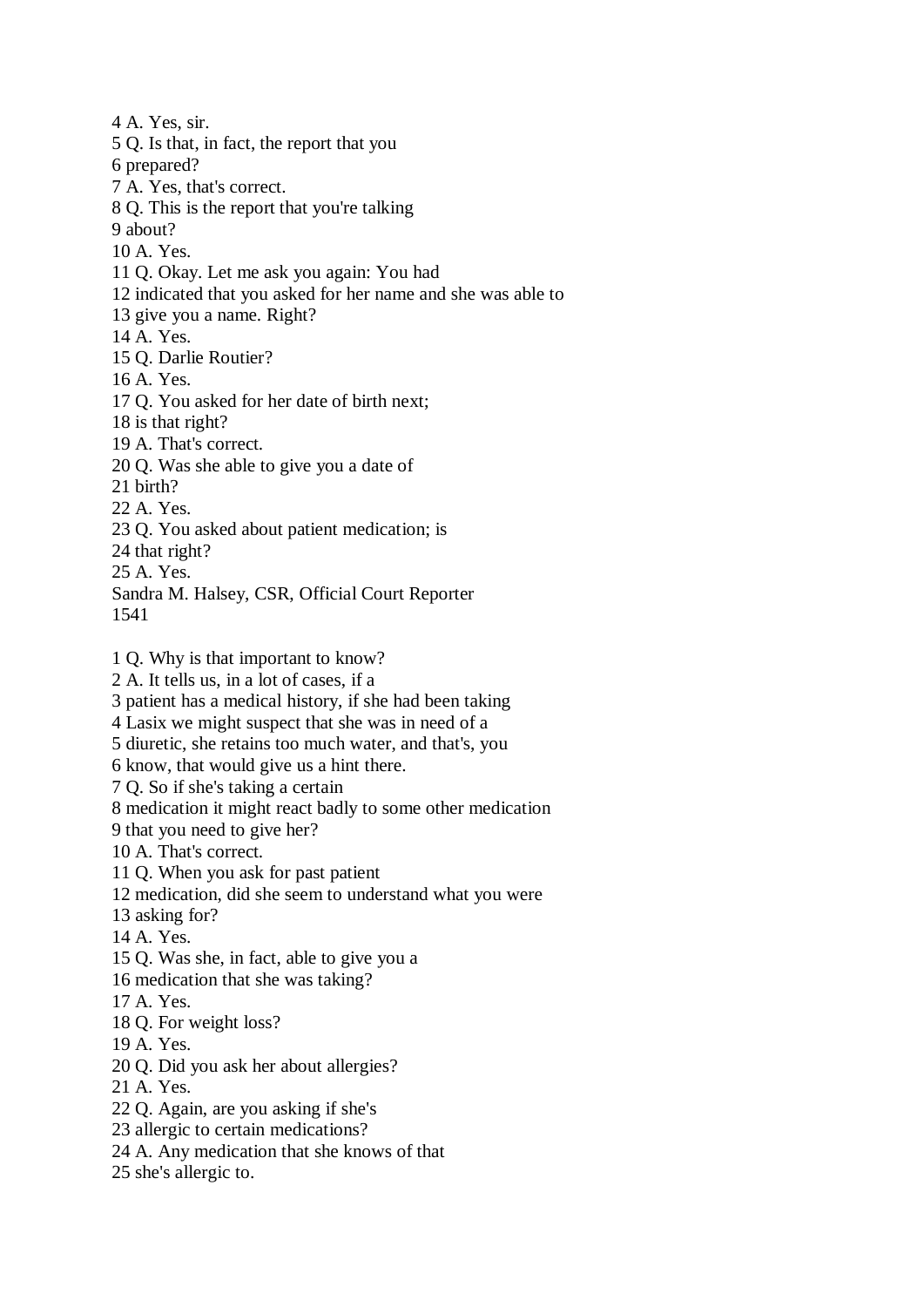Sandra M. Halsey, CSR, Official Court Reporter 1542

1 Q. And that would be important to know.

2 Right?

- 3 A. That's correct.
- 4 Q. Did she seem to understand what you
- 5 asking when you asked for that?

6 A. Yes.

7 Q. And did she give you an answer that

- 8 she had no known drug allergies?
- 9 A. That's correct.
- 10 Q. Okay. So, as I understand then, Brian
- 11 Koschak has begun the I.V. Correct?

12 A. Yes.

13 Q. Todd Higgins has taken her blood

14 pressure. Right?

15 A. Yes.

16 Q. You've now charted. Correct?

17 A. Yes, sir.

18 Q. How long did it take you to chart this

19 information on the report here on State's Exhibit 20-L?

20 A. The initial assessment there with the

21 information about the medication, less than a minute, two

22 minutes.

23 Q. Okay. During this time then, you've

24 had a chance to chart some other things that have been

25 done. What's the next thing that is done with the

Sandra M. Halsey, CSR, Official Court Reporter

1543

1 defendant in the ambulance?

2 A. Once we got her into the ambulance I

3 disrobed her and checked for further injuries. We

4 initiated the I.V., oxygen, put her on a heart monitor.

5 Q. All right. Let me back you up and ask

6 you: What kind of clothing was the defendant wearing

7 that morning?

8 A. A gown.

9 Q. Okay. Anything else besides the gown?

 $10 \text{ A}$ . No.

11 Q. Okay. Was this a light colored sort

12 of T-shirt sort of gown?

13 A. Yes, it was a T-shirt type material.

14 Q. You said that you disrobed her. Can

15 you describe for us the method that you used to remove

16 this T-shirt or this nightgown from the defendant?

17 A. I used shears. We call them trauma

18 shears. And I cut down the middle of the gown, down the

19 front here, and then I cut from the neck down the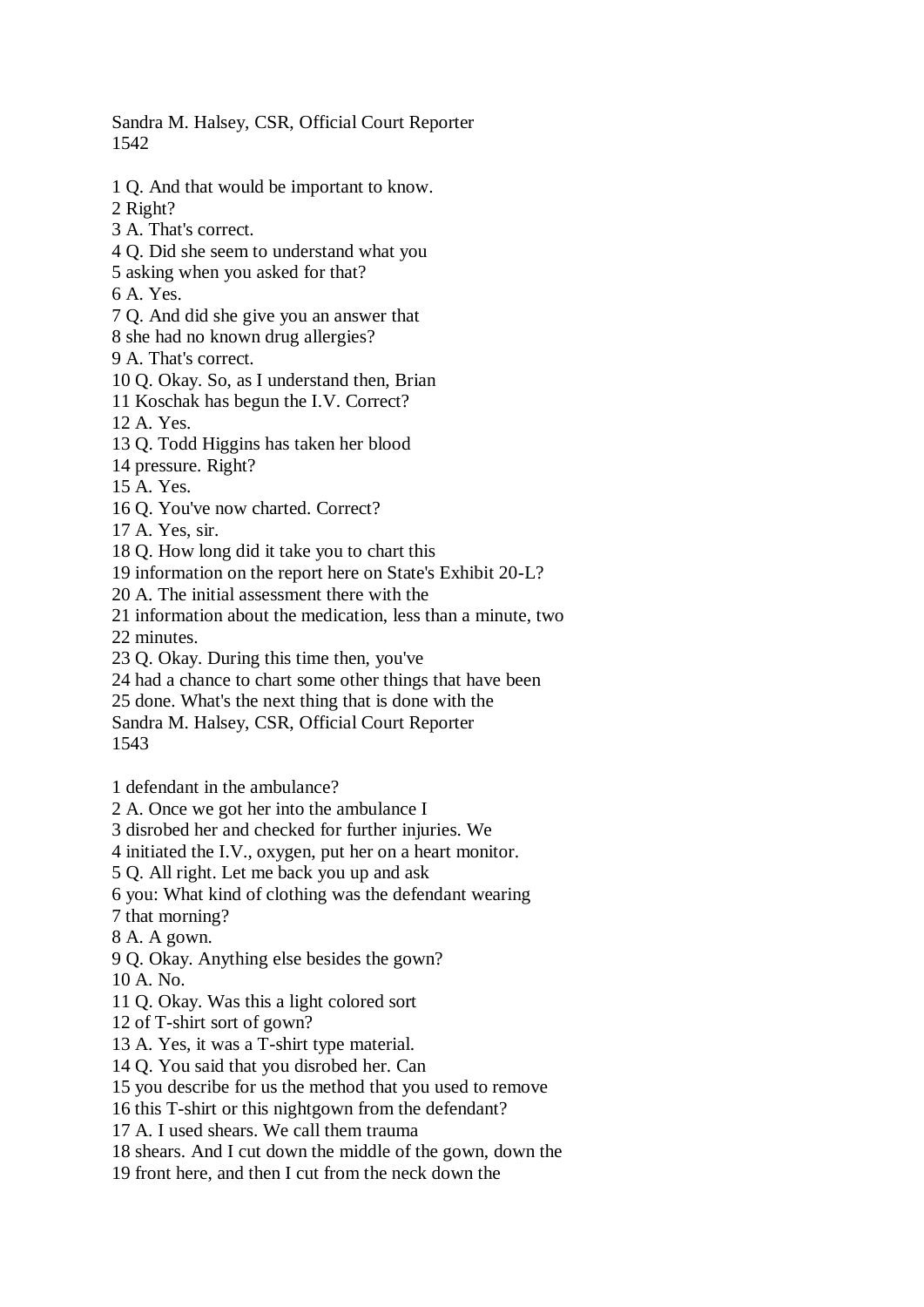20 sleeves, each side like that, and it just falls away.

21 Q. Okay. So, you just, first you cut

22 down the middle of the gown; is that correct?

23 A. Yes, that's correct. From the opening

24 here at the neck down to the bottom, to the hem.

25 Q. And then around the neck area you then

Sandra M. Halsey, CSR, Official Court Reporter 1544

1 take it down one sleeve?

2 A. Yes. From the neck opening to the

3 sleeve opening, both sides.

4 Q. Do both sides. Right?

5 A. Yes.

6 Q. Okay. And is that what you did that

7 morning?

8 A. Yes.

9 Q. And when you did that then this gown

10 fell open so that you could examine the defendant to

11 determine if there were any other injuries that you might

12 have missed. Right?

13 A. That's correct.

14 Q. Okay. And now, by this time, you --

15 did you still have the gauze pad over her neck?

16 A. Yes.

17 Q. Okay. And when you started to examine

18 the defendant, did you notice whether or not she was

19 wearing any jewelry around her neck?

20 A. After we got into the ambulance and I

21 had cut the shirt off, I realized that there was -- that

22 I had taped a necklace under the bandage.

23 I had put the bandage on -- on the

24 porch there not knowing, or I couldn't see that there was

25 a necklace there.

Sandra M. Halsey, CSR, Official Court Reporter 1545

1 Q. All right. And did you remove the

2 necklace while you were in the ambulance with the

3 defendant?

4 A. No. I tried to move it just a little

5 bit, but it irritated her, and so I left it alone.

6 Q. What do you mean it irritated her?

7 A. She grimaced.

8 Q. Okay. So as the necklace went over

9 her neck it caused some pain; is that right?

10 A. Yes, sir.

11 Q. Okay. As a matter of fact, did you

12 leave that necklace underneath that dressing until you

13 got her to Baylor Hospital?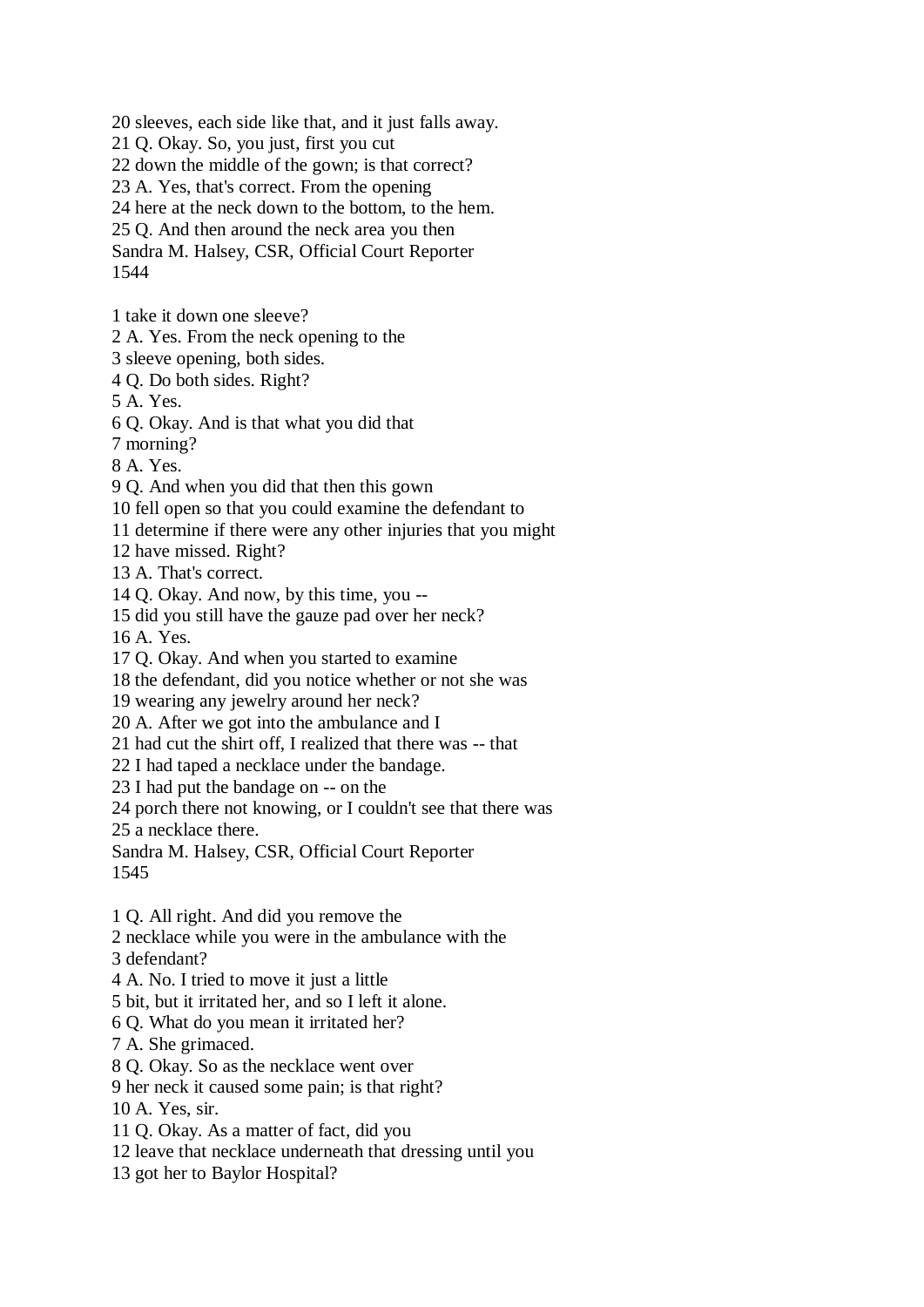14 A. That's correct.

15 Q. If we may, let's go back to the scene

16 again. You're in the ambulance with the defendant.

17 What's her demeanor? How is she acting out there at the

18 time that you're with her still there at the scene?

19 Is she saying things? Is she

20 screaming? Is she loud? I mean, what is she doing?

21 A. Anxious would be my best description.

22 Q. Okay. Could you tell what she was

23 anxious about?

24 A. I would suppose the scene there.

25 Q. All right. Did she ever make any

Sandra M. Halsey, CSR, Official Court Reporter 1546

1 comments to you that led you to believe that she was 2 anxious?

3 A. On the scene, no, in route she acted

4 anxious. And some of the things, or what she was asking

5 me and the tone of her voice there, it was, you know,

6 "How much further to the hospital? Are we there yet?"

7 Things of that nature.

8 Q. Okay. So she's asking: "How much

9 longer until you get me to the hospital." Right?

10 A. That's correct.

11 Q. Okay. And from that comment you

12 thought that she was anxious on the way to the hospital.

13 Right?

14 A. Yes, sir.

15 Q. Okay. How long did you remain there

16 at the scene with the defendant in the ambulance?

17 A. I'm not quite sure of the exact length

18 of time.

19 Q. Short period of time, long?

20 A. Short period of time. I would say, if

21 I were to guess, it would be less than 10 minutes.

22 Q. Okay. And once you left the scene,

23 did you go to Baylor Hospital in Dallas.

24 A. Yes, sir.

25 Q. Just an approximation, how long did it

Sandra M. Halsey, CSR, Official Court Reporter 1547

1 take you to get the defendant from scene to Baylor

2 Hospital downtown?

3 A. It would be approximately 20 to 30

4 minute drive from Rowlett.

5 Q. Okay. What kind of care are you

6 rendering to the defendant on the way to the hospital?

7 A. Oxygen, I.V. therapy, or we have I.V.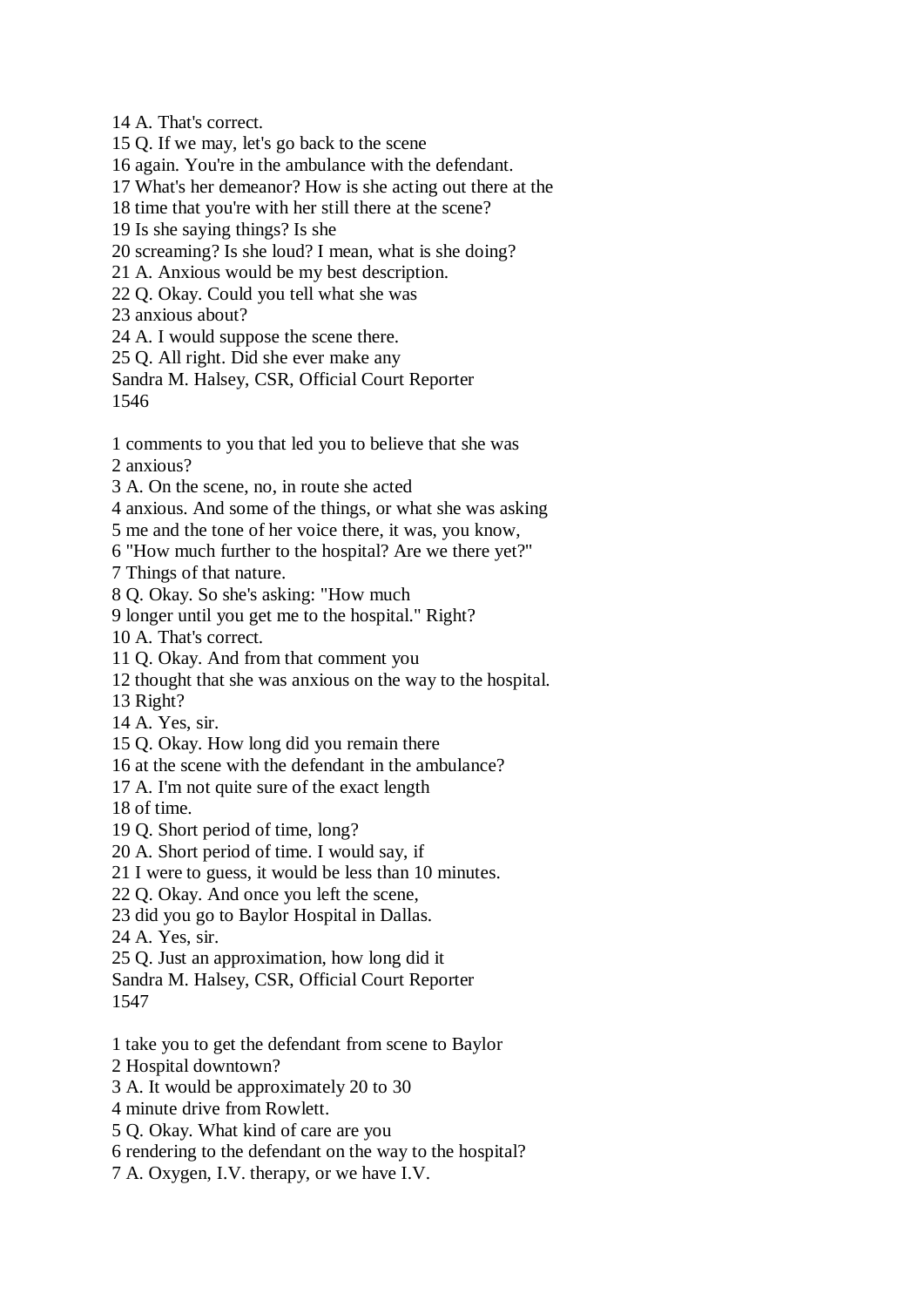8 access that is for fluid replacement if we need it, a

9 heart monitor.

10 Q. On the way from the scene to the

11 hospital, did you administer any sort of pain medication

12 to the defendant?

13 A. No.

14 Q. How about tranquilizers or any other

15 medication to her?

16 A. No.

17 Q. So the only thing she had was the I.V.

18 that Brian Koschak had started. Correct?

19 A. That's correct.

20 Q. You've told us about the defendant's

21 comments about "When are we going to get to the

22 hospital?" Do you recall her making any other statements

23 or was she relatively quiet on the way down there?

24 A. She had remarked once about doing CPR

25 on one of the boys.

Sandra M. Halsey, CSR, Official Court Reporter

1548

1 Q. All right. Did she describe how she

2 did that?

3 A. No.

4 Q. Okay. Any other comments that you can

5 recall?

6 A. No, sir.

7 Q. Any other comments about the condition

8 of the children? Did she ever make any inquiry about

9 either of the two boys who had been patients there at the

10 scene?

11 A. No.

12 Q. Any comment in particular about the

13 child that was being transported to Baylor Hospital where

14 she was headed?

15 A. No.

16 Q. Now, as you are going down to the

17 hospital, did you see any change in the defendant's

18 condition?

19 A. No.

20 Q. You're monitoring her blood pressure;

21 is that right?

22 A. Yeah, we have her on a heart monitor.

23 Q. Okay. So did you see anything -- any

24 irregularities, any drop in blood pressure, anything that

25 would indicate that you would need to give her some sort

Sandra M. Halsey, CSR, Official Court Reporter

1549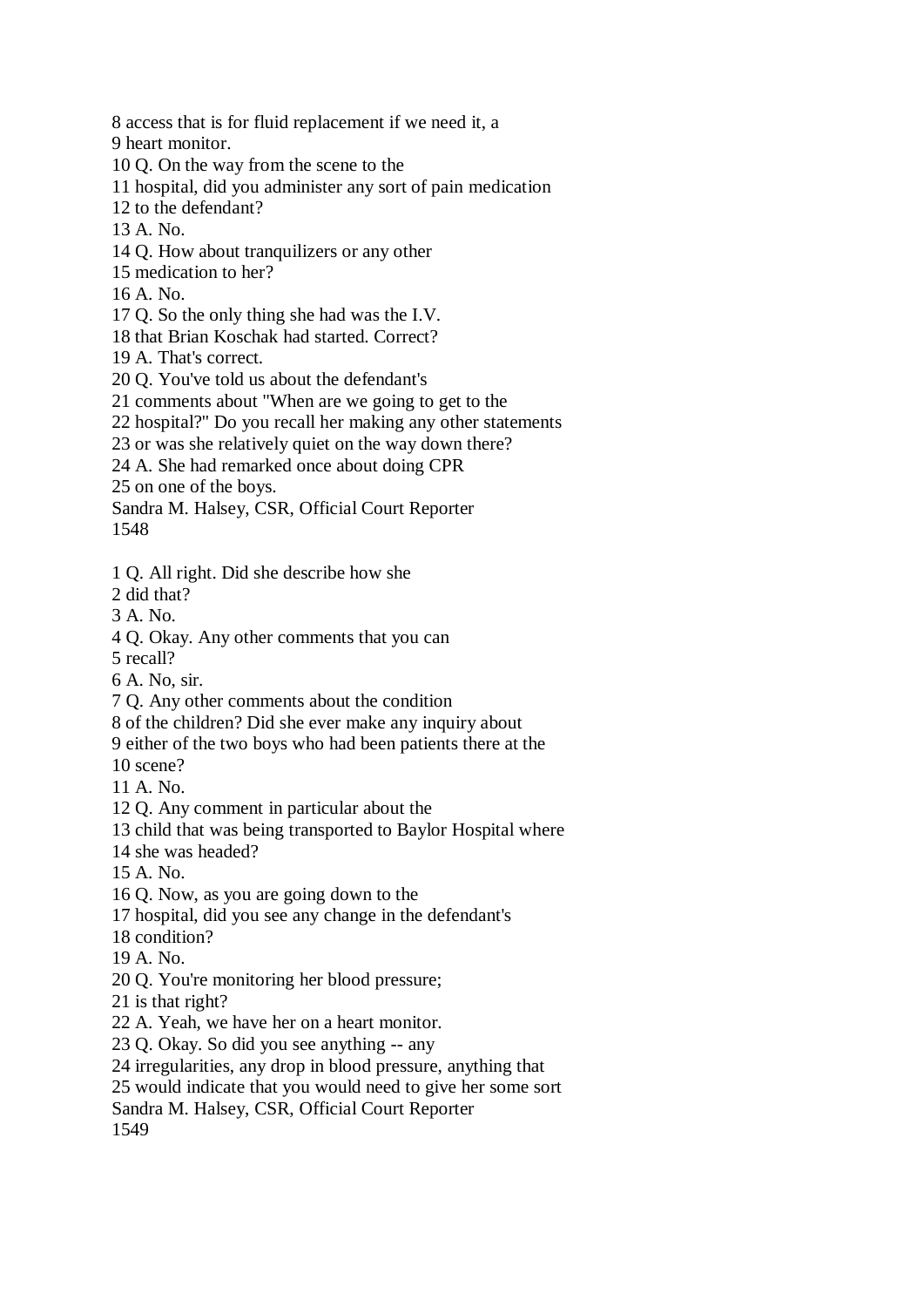1 of treatment?

2 A. No.

3 Q. Now, as a part of being a paramedic

4 have you received training in assessing people for signs

5 of shock?

6 A. Yes.

7 Q. And, just, if you will, briefly

8 describe the kind of training that you received in order

9 to make that kind of assessment.

10 A. Our training includes for just a

11 paramedic certification is 680 hours, classroom,

12 clinicals, rotations through the Dallas Fire Department,

13 this is with the Medical Center of Dallas. They are one

14 of the area trauma hospitals.

15 Q. Okay. At that time you had been a

16 paramedic for, what, about six years? You started in

17 '90?

18 A. Yes.

19 Q. Let me just ask you Paramedic Byford,

20 during the entire period that you were with the defendant

21 on the porch, transporting her to the ambulance, while

22 you're in the ambulance at the scene, and while you're

23 transporting her to the hospital, did you ever believe

24 the defendant to be in shock?

25 A. No.

Sandra M. Halsey, CSR, Official Court Reporter 1550

1 Q. Was she ever exhibiting any signs of

2 shock that you thought needed any sort of treatment

3 whatsoever?

4 A. No.

5 Q. Okay. And were you looking for signs

6 of shock?

7 A. Yes.

8 Q. Okay. Is that important for you to 9 do?

10 A. Yes. In a trauma situation, it is.

11 Q. What kinds of things were you looking

12 for?

13 A. Blood pressure, rate, rhythm, the

14 patient's level of consciousness.

15 Q. Okay.

16 A. And skin color.

17 Q. All of those were good?

18 A. Yes.

19 Q. Paramedic Byford, let me ask you:

20 Before we came to Kerrville did you and I have a chance

21 to meet?

22 A. Yes, sir.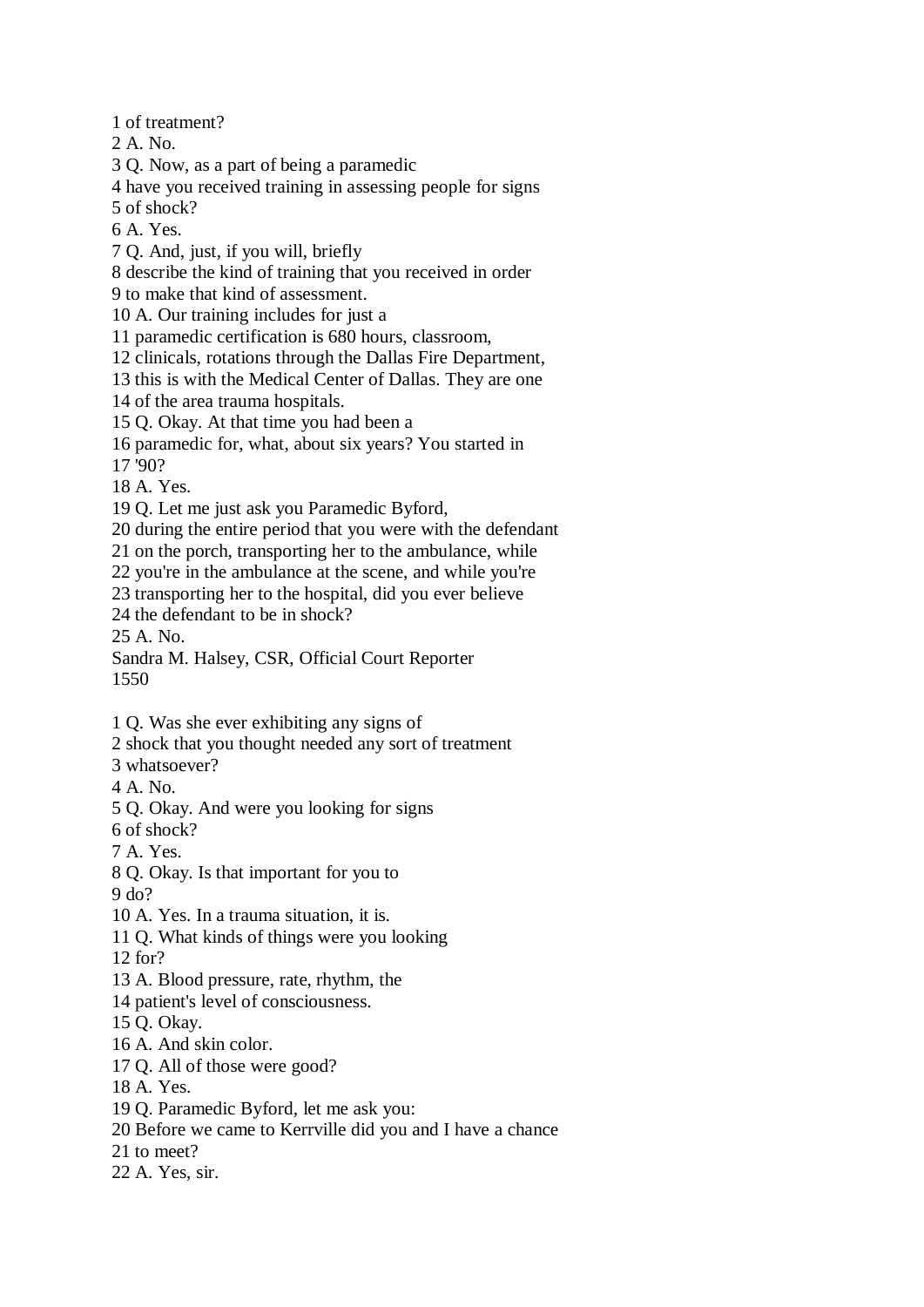23 Q. Do you recall how many times we have 24 met and discussed your testimony and what you did out 25 there that morning? Sandra M. Halsey, CSR, Official Court Reporter 1551

1 A. Two or three.

- 2 Q. Did we meet at the Rowlett Police
- 3 Department one time?

4 A. Yes.

5 Q. And did we meet down at the

6 courthouse?

7 A. Yes.

8 Q. Did we meet in a courtroom down there?

9 A. Yes.

10 Q. All right. And did I ask you to get

- 11 on the witness stand and tell me what you've told this
- 12 Jury this afternoon?

13 A. Yes.

14 Q. Besides those meetings, did we also --

15 let's see, I believe sometime in November, did you come

16 by 5801 Eagle Drive to meet with me briefly?

17 A. Yes.

18 Q. Since we've been here in Kerrville,

19 did you get in on Monday?

20 A. Yes, Monday night.

21 Q. How many times have we met to discuss

22 your testimony and what you did?

23 A. Briefly.

24 Q. Okay.

25 A. Once, briefly.

Sandra M. Halsey, CSR, Official Court Reporter 1552

1 Q. Was that today?

2 A. That was today.

3 Q. Okay. Let me also ask you if on June

4 the 12th, of 1996, if the Rowlett Police Department asked

5 you to give an affidavit concerning what you remembered

6 out there that day. Do you recall that?

7 A. No, I don't recall that.

8 Q. Okay.

9

10

11 (Whereupon, the following

12 mentioned item was

13 marked for

14 identification only

15 after which time the

16 proceedings were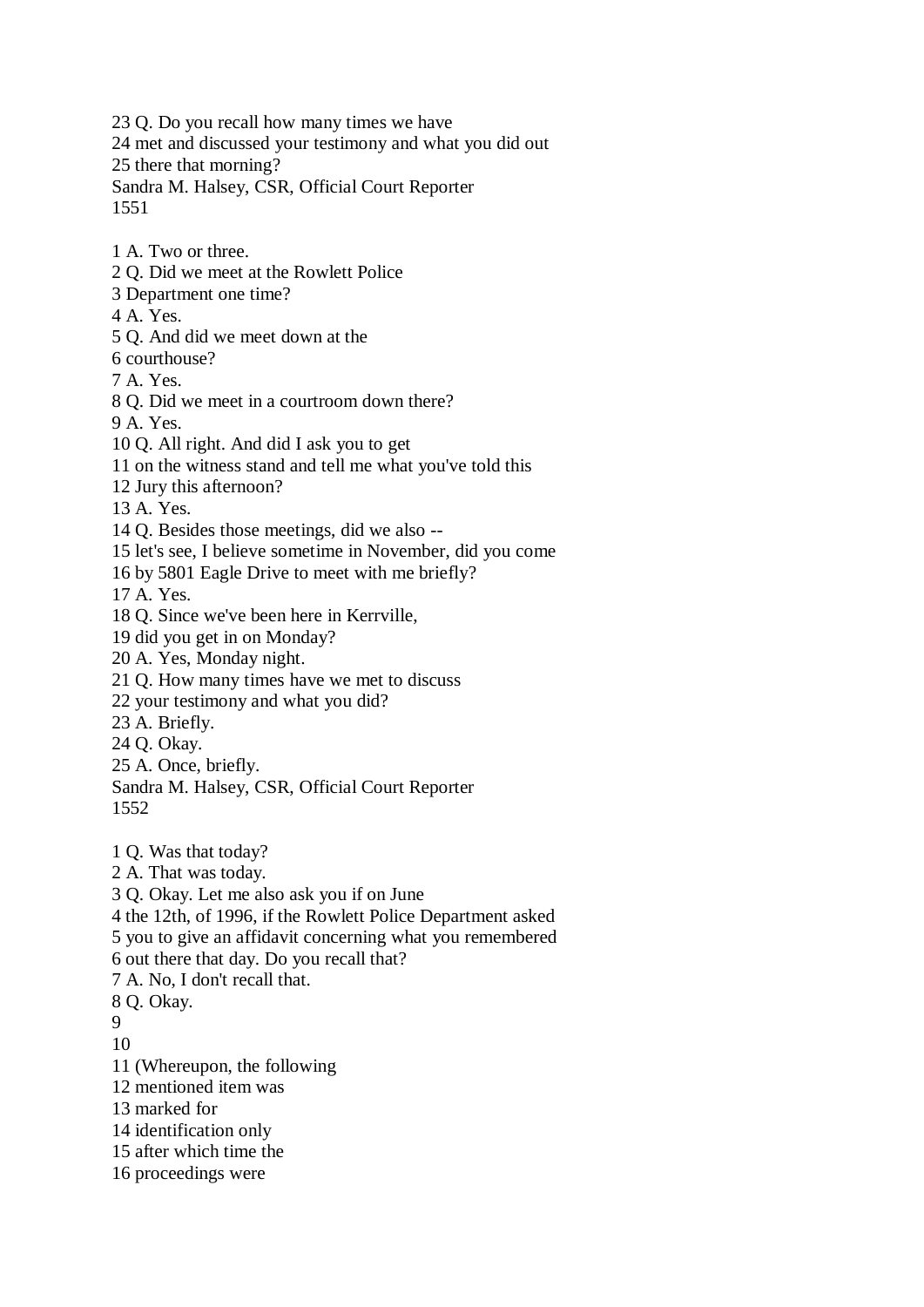17 resumed on the record 18 in open court, as 19 follows:) 20 21 22 BY MR. GREG DAVIS: 23 Q. Let me just show you what appears to 24 be an affidavit. In fact, this is State's Exhibit 20-J, 25 for record purposes. It's one page of handwritten Sandra M. Halsey, CSR, Official Court Reporter 1553

1 material with a diagram.

2 A. Yes.

3 Q. All right. And it's dated June 12th.

4 Right?

5 A. Yes.

6 Q. Okay. Is this the affidavit and the

7 diagram that you did for the police on June 12th?

8 A. That's correct, that's my signature.

9 Q. Okay. And also, let me ask you:

10 Prior to coming to Kerrville, do you recall having your

11 deposition taken?

12 A. Yes.

13 Q. All right. And was that deposition

14 taken by an attorney representing Mrs. Routier in Dallas?

15 A. Yes.

16 Q. And did he have an opportunity to ask

17 you questions about what happened out there?

18 A. Yes.

19 Q. And what you did?

20 A. Yes.

21 Q. And a record was made of that

22 deposition. Correct?

23 A. Yes.

24 Q. Okay.

25

Sandra M. Halsey, CSR, Official Court Reporter 1554

1 MR. GREG DAVIS: Your Honor, at this

2 time we'll tender State's Exhibits 20-J and 20-L to

3 counsel and pass the witness for cross-examination.

4 THE COURT: Well, okay.

5 Mr. Mosty.

6 MR. RICHARD C. MOSTY: May I have a

7 few moments, your Honor?

8 THE COURT: You may indeed.

9 10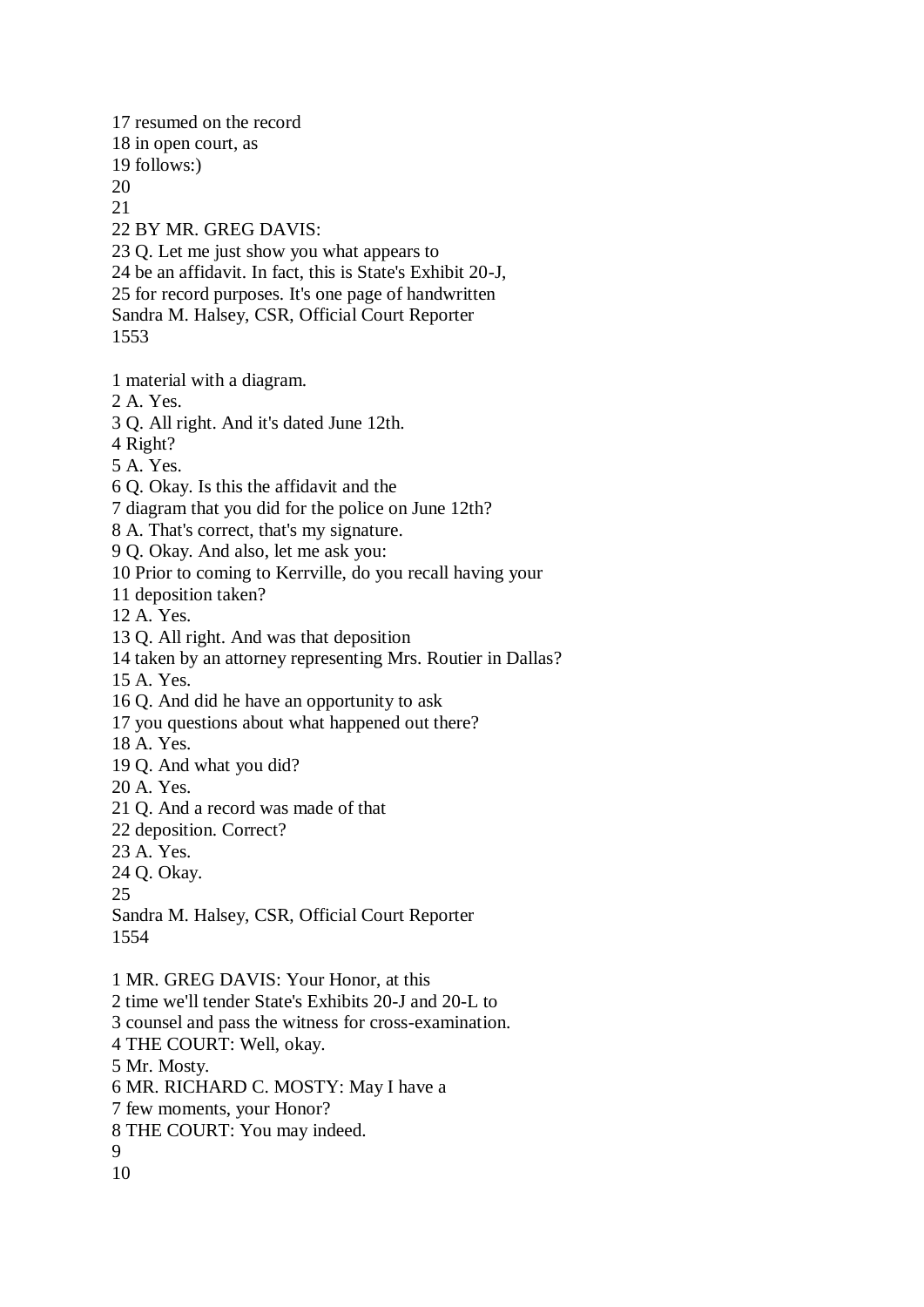11 CROSS EXAMINATION

12

- 13 BY MR. RICHARD C. MOSTY:
- 14 Q. Okay. Officer Byford, how many people
- 15 were already at the scene when you arrived?
- 16 A. Fire related?
- 17 Q. Total.
- 18 A. Total? I don't know.
- 19 Q. A lot?
- 20 A. I don't have an exact number. There
- 21 was an engine company, which would have been three men
- 22 there. The first in ambulance had two men on it. Our
- 23 ambulance had two men. And I recall one officer at the
- 24 door. So I can account for that many people.
- 25 Q. You can account for seven paramedics
- Sandra M. Halsey, CSR, Official Court Reporter

1555

- 1 and an officer?
- 2 A. Yes.
- 3 Q. What about other people, civilians?
- 4 A. I recall seeing a man standing in the
- 5 yard with no shirt and jeans on.
- 6 Q. Okay. Anyone else?
- 7 A. Not to my knowledge.
- 8 Q. How many vehicles at the scene?
- 9 A. We pulled up, I remember -- I recall
- 10 the first in engine, first in ambulance, and then a squad
- 11 car, and then around about the corner there.
- 12 Q. All right. Now, you came with who?
- 13 Who's the paramedic with you?
- 14 A. Eric Zimmermann.
- 15 Q. All right. Zimmermann. So it's you
- 16 and Zimmermann together. Who are the other paramedics
- 17 you saw there at the scene?
- 18 A. Brian Koschak.
- 19 Q. All right. Where was he?
- 20 A. He was attending Ms. Routier on the
- 21 porch.
- 22 Q. Okay. On the porch?
- 23 A. Yes.
- 24 Q. Okay. Who else?
- 25 A. There was officers -- an officer
- Sandra M. Halsey, CSR, Official Court Reporter 1556
- 1 standing at the door.
- 2 Q. You know his name?
- 3 A. No, I don't recall.
- 4 Q. Okay. Who are the other paramedics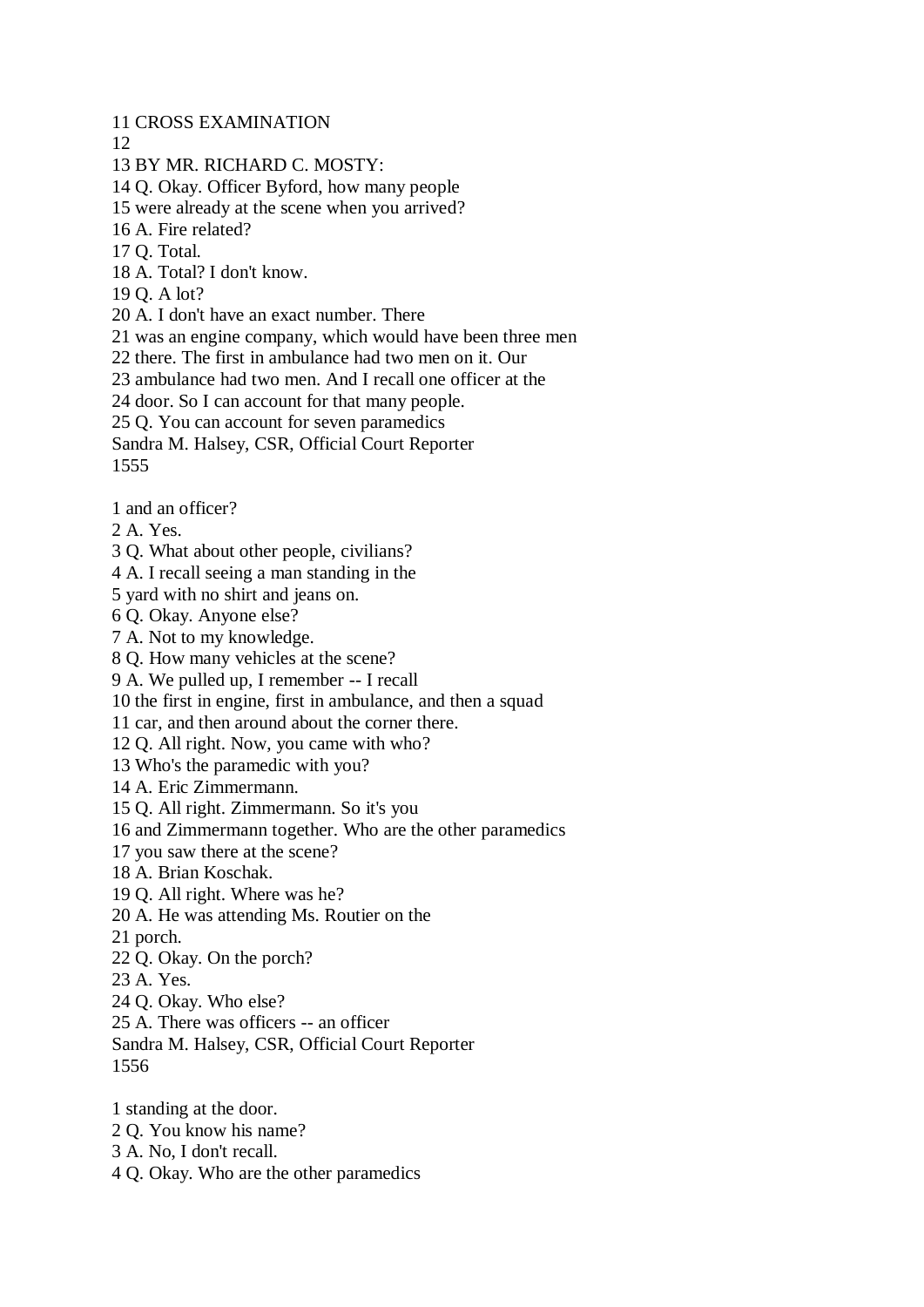5 and where were they?

6 A. The captain on the engine company was

7 standing just inside the door.

8 Q. Inside the residence?

9 A. Right.

10 Q. And that's captain?

- 11 A. Vrana.
- 12 Q. Okay. Inside door. All right. Who

13 else?

- 14 A. The rest of them -- I don't know where
- 15 Higgins was whenever we first arrived, but he came up to

16 assist with Darlie with Brian and I.

17 Q. Do you know if he came from inside or

18 outside?

19 A. No, he wasn't inside, no.

20 Q. He came from somewhere outside?

21 A. He either came from 902 or engine 2.

22 Q. Okay. Meaning coming from the

23 other --

24 A. Coming from the other vehicles.

25 Q. Okay.

Sandra M. Halsey, CSR, Official Court Reporter

1557

- 1 A. The rest of the crew were at the
- 2 ambulance.
- 3 Q. Okay. Who was there?
- 4 A. Jack Kolbye.
- 5 Q. Do you know where he was?
- 6 A. I assume that he was in 902.
- 7 Q. Inside the ambulance?
- 8 A. Inside the ambulance.
- 9 Q. Did you ever see him?
- 10 A. Not until we got to the hospital.

11 Rick Coleman.

- 12 Q. Where was Coleman?
- 13 A. I assume he was inside 902 as well.
- 14 Q. Okay. Anybody else there?
- 15 A. Not that I came in contact with.
- 16 Q. Okay. What about Youngblood? You
- 17 don't remember him being there?
- 18 A. I don't recall if he was there or not.
- 19 I don't recall ever making any personal contact with him.
- 20 Q. Okay. And when you exited your
- 21 vehicle, you went where?
- 22 A. To the front porch.
- 23 Q. And you went up there and you saw Ms.
- 24 Routier sitting on the front porch?
- 25 A. Correct.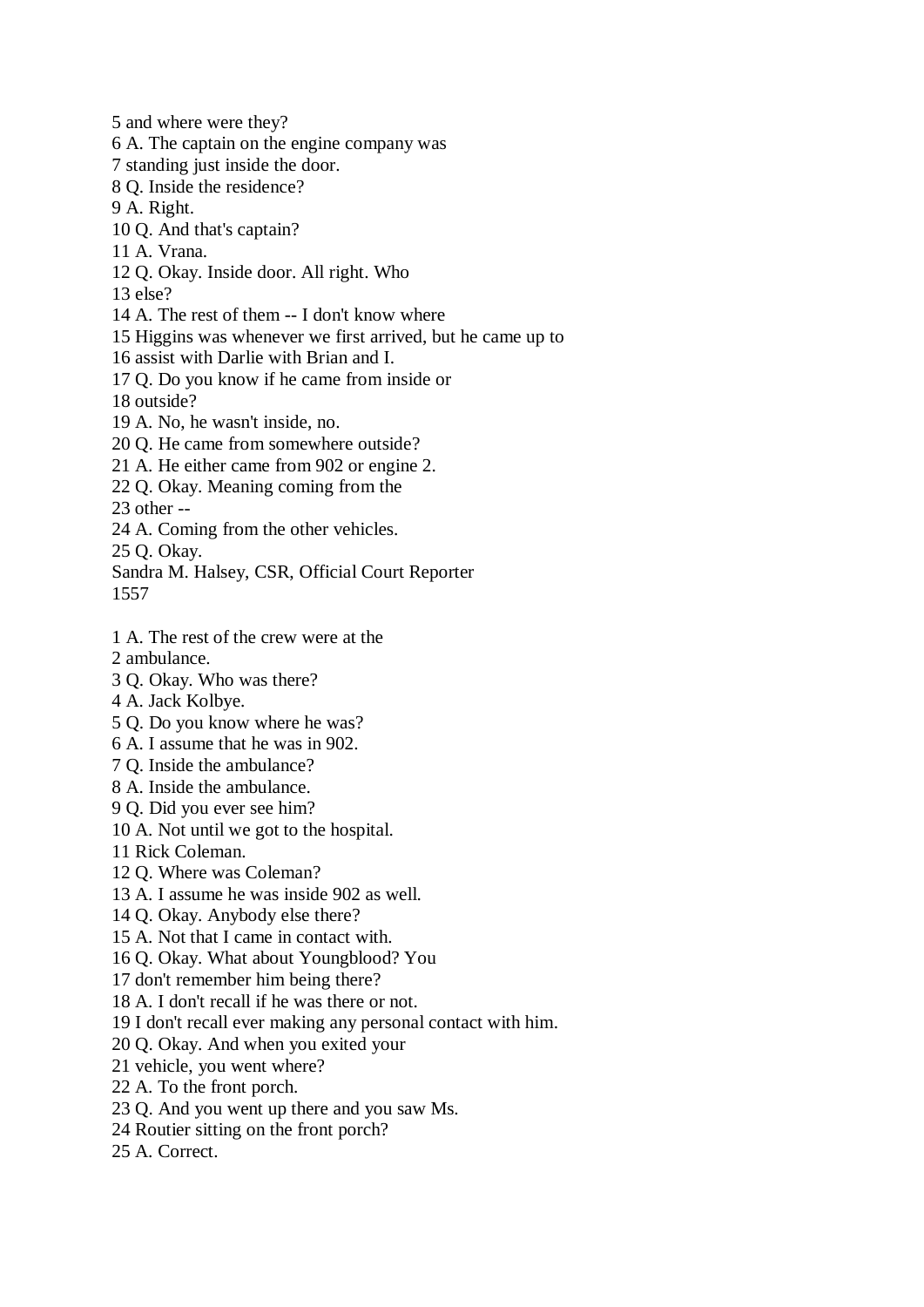Sandra M. Halsey, CSR, Official Court Reporter 1558

- 1 Q. And she was sitting down at that time?
- 2 A. Yes.

3 Q. And where was -- Koschak was attending

- 4 to her?
- 5 A. He was kneeling beside of her.
- 6 Q. Kneeled beside her. And he was

7 actually in the process of attending to her?

- 8 A. That's correct.
- 9 Q. Okay. And then both of y'all attended
- 10 to her?
- 11 A. Yes.
- 12 Q. And you inadvertently got the necklace
- 13 under the gauze then?
- 14 A. Yes. The lighting was poor.
- 15 Q. You didn't notice that at the time?
- 16 A. I didn't notice it.
- 17 Q. All right. And then, if I understand
- 18 you, you attended to her briefly and then took her to the

19 ambulance?

- 20 A. That's correct.
- 21 Q. How did you transport her to the
- 22 ambulance?
- 23 A. On a cot. We assisted her in
- 24 standing, walked her to the cot which is just a short
- 25 distance. It was right there beside the porch, placed
- Sandra M. Halsey, CSR, Official Court Reporter
- 1559
- 1 her on the cot.
- 2 Q. By cot, is that one that is on wheels?
- 3 A. That's correct.
- 4 Q. Okay.
- 5 A. And one that folds up. The legs fold
- 6 up to go inside of --
- 7 Q. Okay.
- 8 A. An ambulance, an MICU.
- 9 Q. Okay. So somebody had gotten that out
- 10 and had walked it up, I guess the sidewalk?
- 11 A. Yes.
- 12 Q. And then did you and Koschak assist
- 13 her on to that?
- 14 A. That's correct.
- 15 Q. And I assume she was laying on her
- 16 back?
- 17 A. Yes.
- 18 Q. Okay. And you moved her to the -- to
- 19 90 --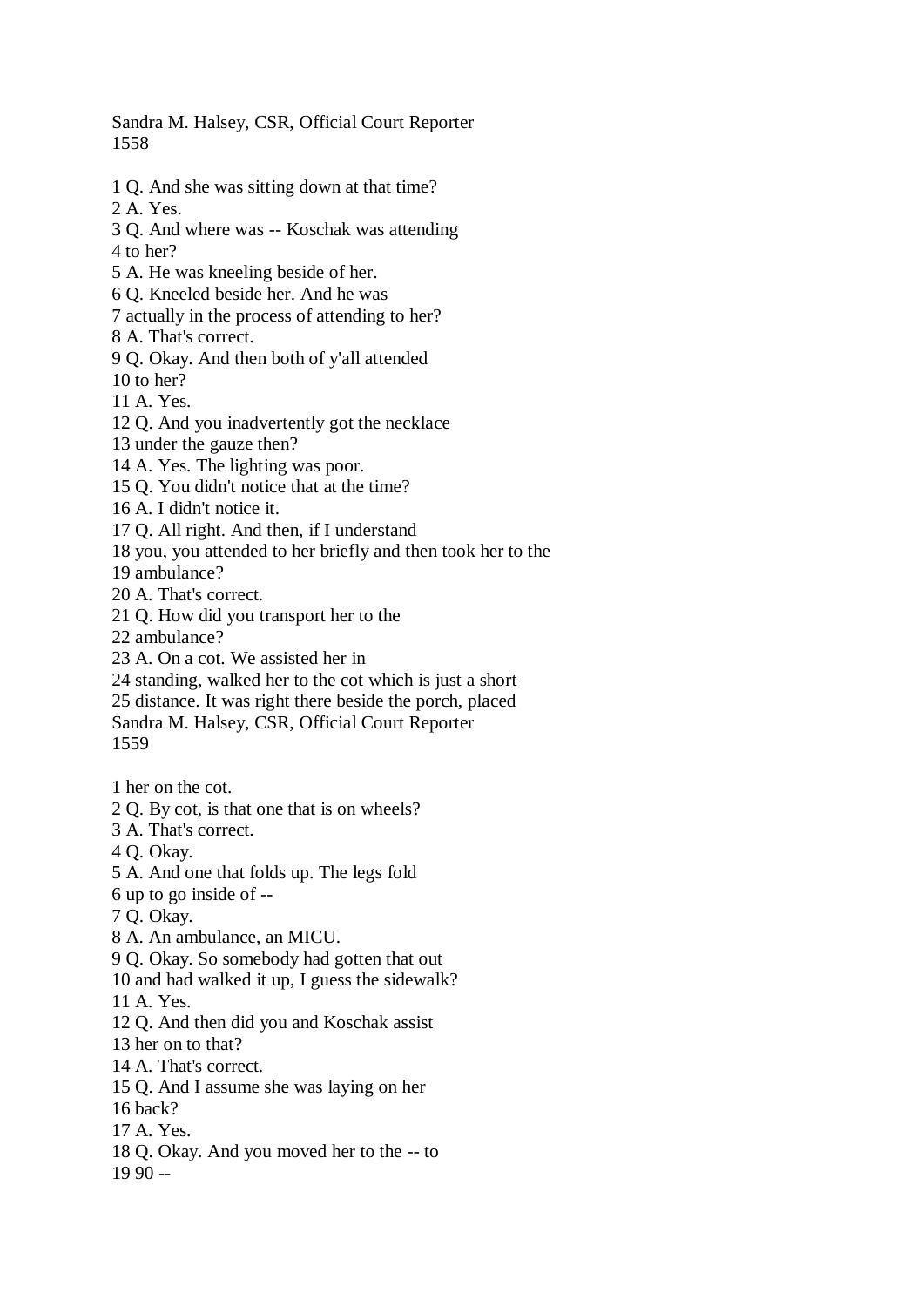20 A. 901. 21 Q. 901? 22 A. Yes. 23 Q. And where was it parked? 24 A. We were parked at the front of the 25 house, or there close to the house, right there in a Sandra M. Halsey, CSR, Official Court Reporter 1560 1 corner. 2 Q. Sort of a -- did you sort of go 3 straight out from the sidewalk into that ambulance? 4 A. I don't remember exactly where we 5 parked. 6 Q. But in any event, you went over and 7 folded up the legs of the -- what I would call a 8 stretcher, you call it a cot? 9 A. Stretcher, cot, yes. 10 Q. You folded up the legs and pushed it 11 into the unit? 12 A. Yes. 13 Q. Okay. Who did that? 14 A. I don't recall who was on it. 15 Generally the, -- whoever is on the foot of the cot 16 pushes it in. I don't recall who was on the foot. 17 Q. Okay. Was Higgins already inside the 18 unit? 19 A. I don't recall. 20 Q. Okay. But in any event you and 21 Higgins and Koschak all went inside the unit? 22 A. That's correct. 23 Q. And what did you direct your attention 24 to first? 25 A. Assessing for other wounds. Sandra M. Halsey, CSR, Official Court Reporter 1561 1 Q. Okay. And that's -- y'all carry a 2 little pouch for those scissors, don't you? 3 A. Yes. Our department supplies what we 4 call paramedic pants. They have large pockets, several 5 pockets, straps, carry pen lights, scissors, gloves, your 6 radio. 7 Q. Okay. And so you took out your 8 scissors, and you cut, if I understood, almost like a T. 9 You cut that shirt off like a T?

10 A. Yes.

- 11 Q. You cut the entire front open?
- 12 A. That's correct.
- 13 Q. You cut the entire right shoulder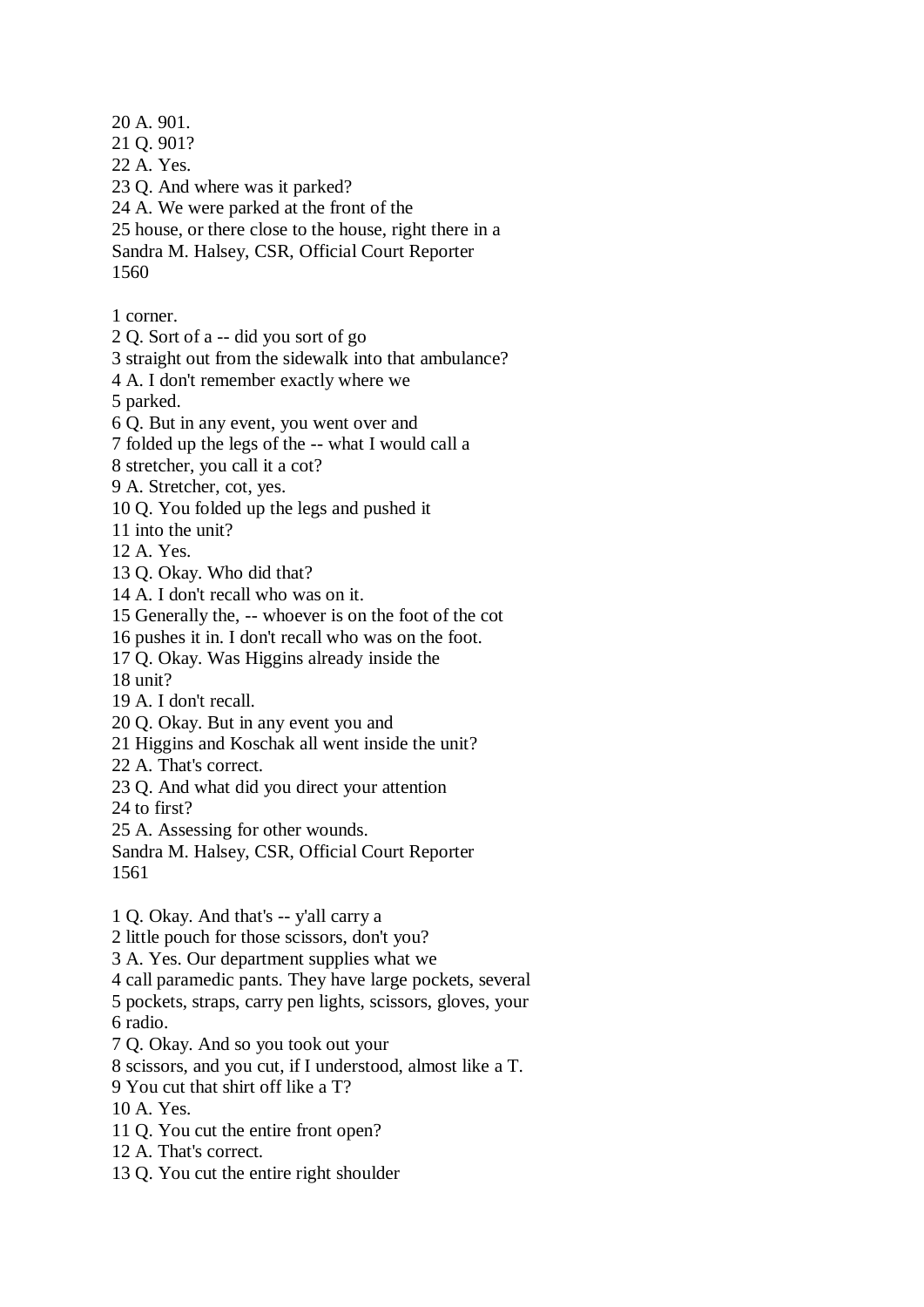14 open?

15 A. Yes.

16 Q. You cut the entire left shoulder open?

17 A. Yes.

18 Q. So it's in two pieces, the shirt is by

19 that time?

20 A. Actually, it's in one large piece.

21 Q. One large piece?

22 A. Yes.

23 Q. Okay. But you --

24 A. It just falls to the side there. You

25 don't have to move the patient to disrobe, I mean to

Sandra M. Halsey, CSR, Official Court Reporter

1562

1 inspect. It just falls to the side.

2 Q. Okay. Did you then -- did it fall to

3 the side or did you need to --

4 A. Well, I just, you know, you have to

5 push it in the armpits here, to expose here, and the

6 shoulders, it just falls away.

7 Q. Okay. And there was a lot of blood on

8 that shirt?

9 A. There was blood on the shirt.

10 Q. Okay. You wouldn't describe it as a

11 lot?

12 A. A lot has a different meaning to

13 different people.

14 Q. But you --

15 A. As a paramedic, in my experience,

16 there -- a lot to me may be devastating to someone who

17 has never seen anyone bleeding.

18 Q. But you wouldn't use the word "a lot"?

19 A. I'd say substantial.

20 Q. Okay. Had substantial blood on it?

21 A. Yes, sir.

22 Q. Was it wet to the touch?

23 A. I don't recall.

24 Q. Was it running, dripping?

25 A. No, I don't recall an active bleeding

Sandra M. Halsey, CSR, Official Court Reporter

1563

1 there.

2 Q. No, I'm talking about the shirt

3 itself. Was the shirt dripping blood?

4 A. Well, that's something that I didn't

5 examine. That's not something that I focus my attention

6 on.

7 Q. You really didn't care about the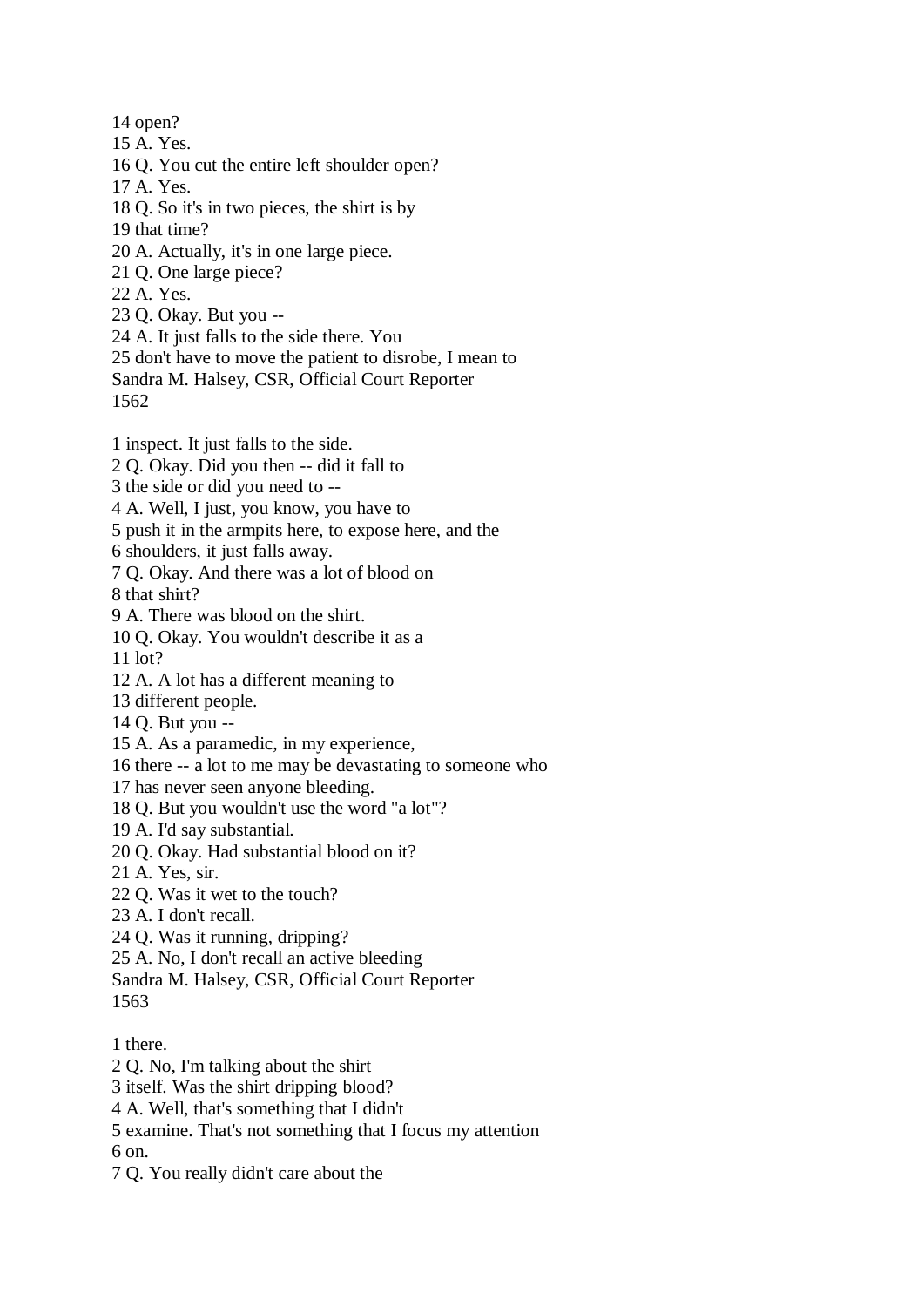8 shirt, you cared about the patient?

9 A. That's correct.

10 Q. Okay. Was it soaked, or could you

11 even tell that? Or did you even take note of that?

12 A. I didn't even -- there was blood on

13 the shirt, and our standard procedure, we wear gloves,

14 and it's -- I just didn't examine the shirt to see if it

15 was dripping or the amount of blood in it.

16 Q. Okay. All right. And does it sort of

17 fall open on the cot, on both sides of the cot?

18 A. Yes, it falls down to the side there

19 on the cot.

20 Q. Okay. Did you move that shirt at all?

21 A. No, I left it under her.

22 Q. Okay. So it's sort of laying open on

23 her?

24 A. That's correct.

25 Q. And that's when you did your quick

Sandra M. Halsey, CSR, Official Court Reporter

1564

1 visual examination?

2 A. Yes.

3 Q. To locate other injuries perhaps?

4 A. Yes.

5 Q. Okay. When you did all that, did you

6 get blood on your gloves?

7 A. Yes.

8 Q. And blood on other places on you?

9 A. No, not that I recall.

10 Q. If you just recall that your gloves --

11 were those latex?

12 A. Yes.

13 Q. That your latex gloves were bloody?

14 A. Yes.

15 Q. And that was from the shirt?

16 A. Yes.

17 Q. Okay. And those latex gloves, they

18 don't soak in, they don't absorb blood, do they?

19 A. No, sir.

20 Q. Okay. It falls off, cast off?

21 A. We peel them off and get another pair.

22 Q. Okay. How many times would you be --

23 how many did you peel off, do you think in this -- I

24 guess if they get dirty, or they get wet you peel them

25 off and get you another one?

Sandra M. Halsey, CSR, Official Court Reporter

1565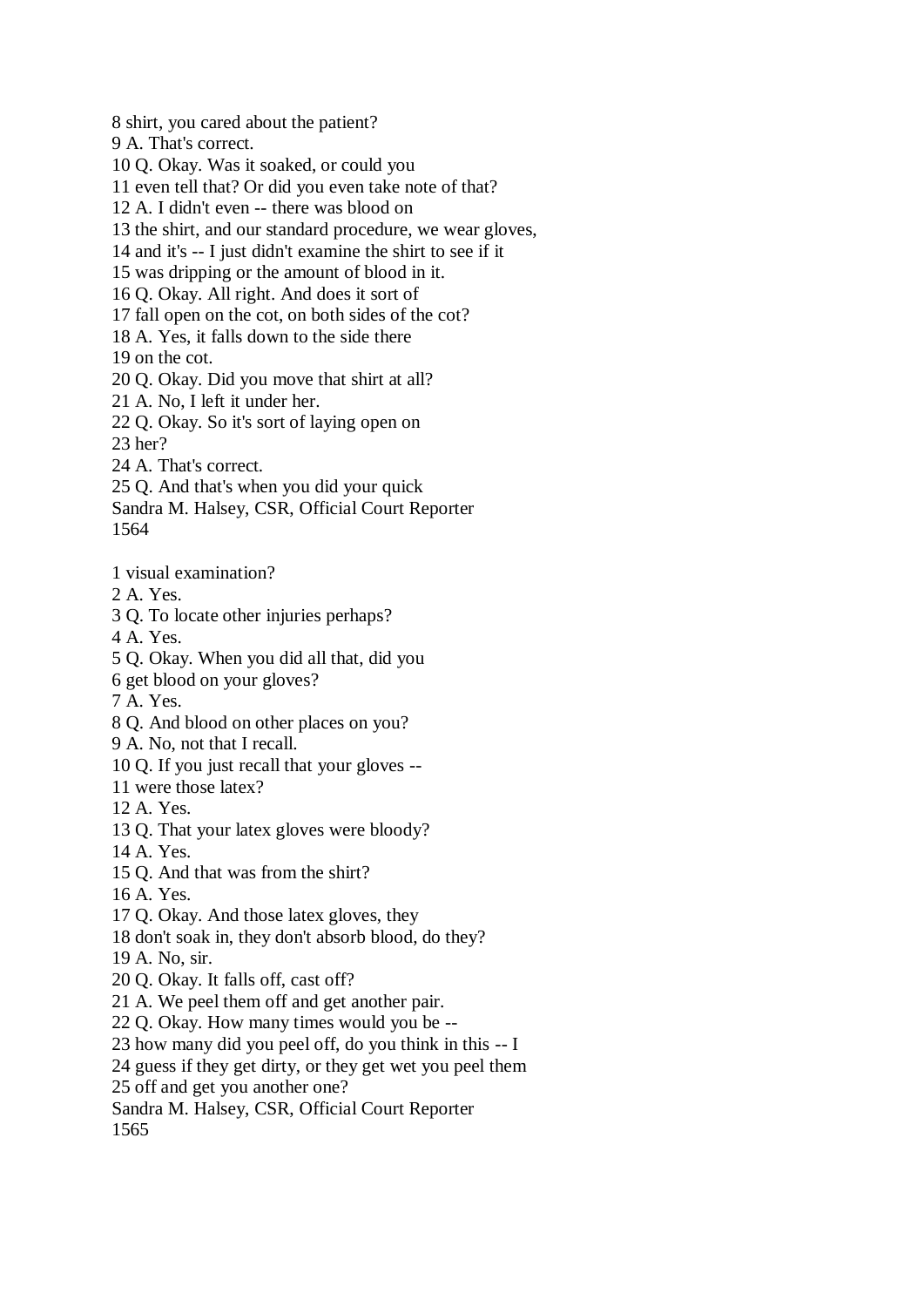1 A. To prevent contamination of your

2 sheet, your clothing, anything else you might touch, I.V.

3 tubing, you change gloves, our equipment.

4 Q. Okay.

5 A. It's easier to change gloves than go

6 decontaminate an entire ambulance.

7 Q. Okay. So you pop those gloves off,

8 and what do you do with them?

9 A. We have a biohazard bag, a red bag is

10 what we call it, beside there at the head of the

11 ambulance there.

12 Q. Okay. It's a particular one?

13 A. It's a particular bag and nothing but

14 biohazard goes in that bag.

15 Q. And that's needles?

16 A. No.

17 Q. No? That's something else?

18 A. We have a sharps container for

19 needles.

20 Q. Okay. So anything that is not sharp

21 that's contaminated with blood you throw it in that bag?

22 A. That's correct.

23 Q. That red bag?

24 A. Yes.

25 Q. How many separate gloves do you think

Sandra M. Halsey, CSR, Official Court Reporter 1566

1 you went through?

2 A. I know I changed once.

3 Q. Okay. Would that also be true if you

4 were treating one patient and you went to another, would

5 you change gloves?

6 A. You would change gloves.

7 Q. You would?

8 A. Yes.

9 Q. You should?

10 A. Yes, you should.

11 Q. Okay. And then after you made that

12 assessment -- I'm back in the ambulance now. You made

13 that assessment, after having disrobed her, and then

14 about that time y'all were taking off for Baylor?

15 A. Yes.

16 Q. Okay. Did I understand you that when

17 Mr. Davis asked you about did you handwrite a report,

18 that you didn't recall doing that?

19 A. I don't recall if -- I didn't recall

20 before I looked at the report if I had written down her

21 birthdate or her age or something.

22 Q. Now, what I was talking about was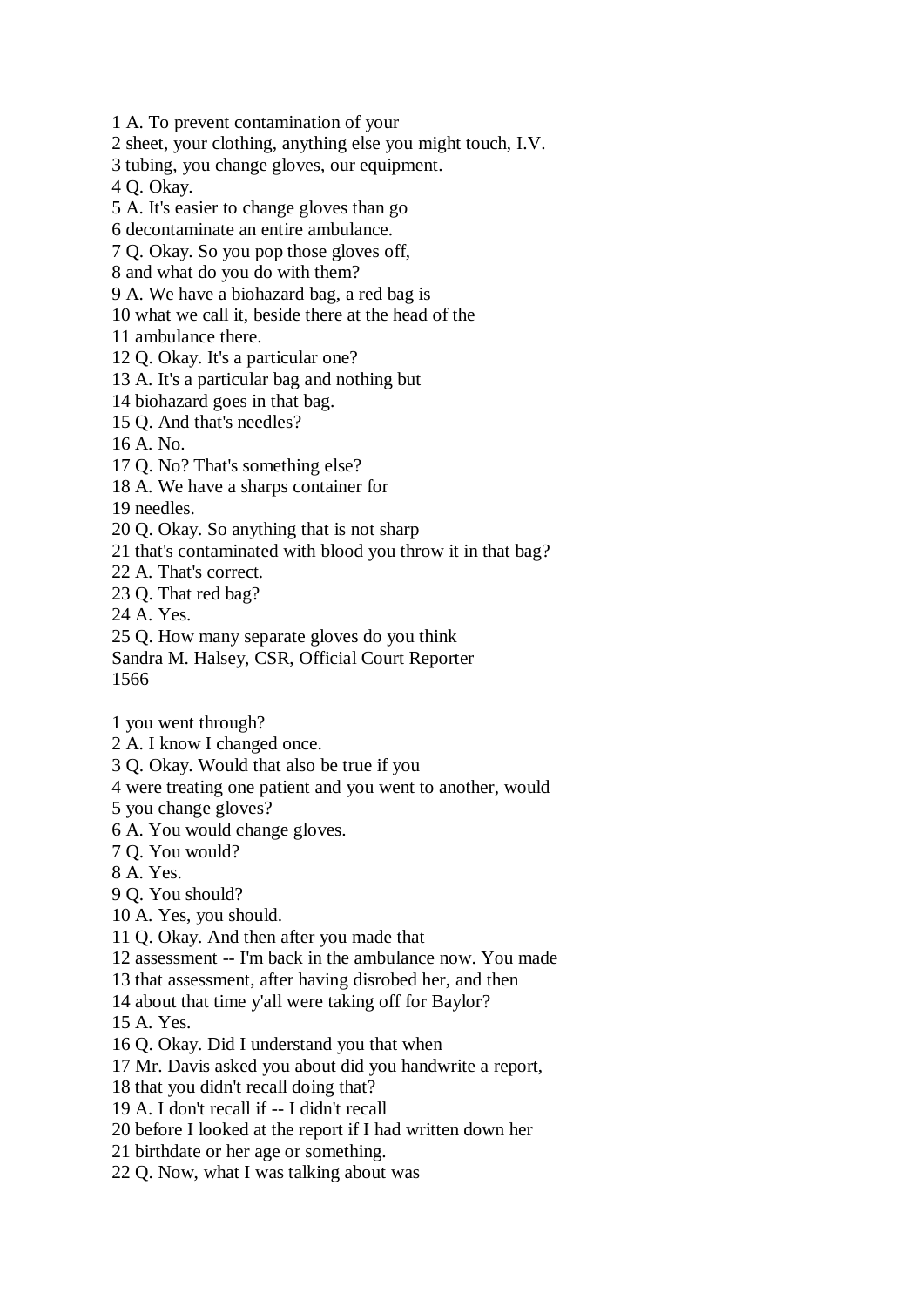23 toward the end of your examination, that I thought he 24 asked you: Do you remember going down to the Rowlett 25 Police Department and writing out a report, and you Sandra M. Halsey, CSR, Official Court Reporter 1567

1 couldn't remember doing that until you --

2 A. No, I didn't recall that incident

3 there.

4 Q. Actually, you didn't recall going down

5 there at all?

6 A. Well, we respond to the Police

7 Department quite often on calls, and we also go down

8 there for regular meetings, CE, and we have business back

9 and forth with that part of the department. So I'm there

10 quite often.

11 Q. Okay. I'm not fussing with you, you

12 just didn't remember that?

13 A. But that is my handwriting, and that

14 is my diagram.

15 Q. And it was done on June 12th?

16 A. Yes.

17 Q. Do you need to see it?

18 A. Is that the date that's on it?

19 Q. Or will you take my word for it?

20 A. Yes, sir.

21 Q. Okay. It was done on June 12th.

22 And they -- I guess they asked you

23 to -- who asked you to do it?

24 A. I believe it was Officer Patterson.

25 Q. All right. Patterson was asking, and

Sandra M. Halsey, CSR, Official Court Reporter 1568

1 this is on June 12th, some 6 days later?

2 A. Yes. He had asked me to briefly

3 describe how I cut the shirt off.

4 Q. Did he ask you to, you know, sit down

5 and tell me everything that you can remember that was of

6 significance?

7 A. On that particular day I don't recall.

8 Q. Okay.

9 A. I don't recall what all --

10 Q. Okay. Well, you described some of

11 what you had seen that day, didn't you?

12 A. I didn't read all of that report

13 whenever he showed it to me here.

14 Q. Okay.

15 A. I just looked at the signature and

16 confirmed that that's my writing and that's my diagram.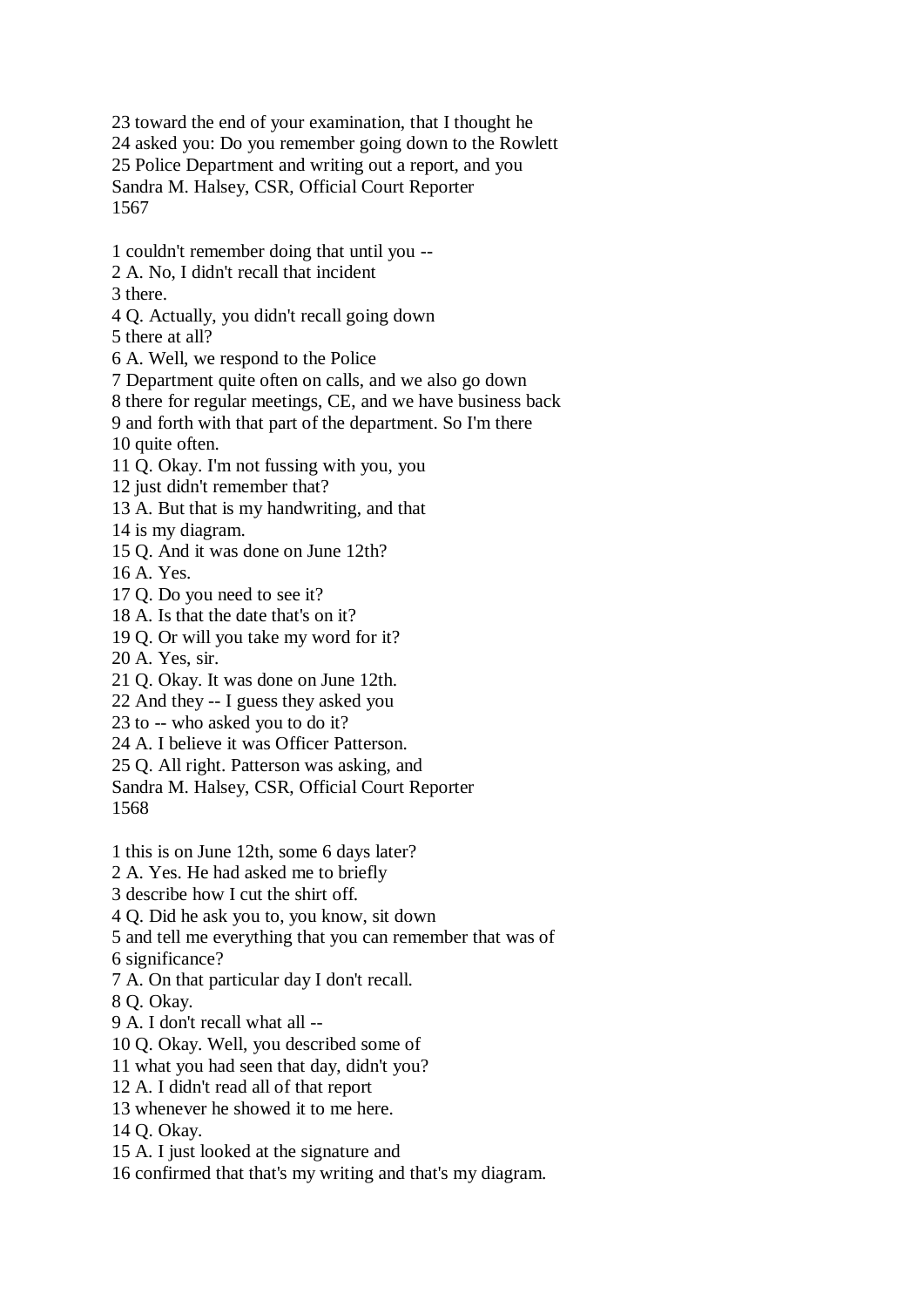17 Q. Okay. You would agree with me, of 18 course, that everyone is a unique individual who reacts 19 differently to situations? 20 A. That's correct. 21 Q. And you see that frequently, don't 22 you? 23 A. Yes. 24 Q. And I guess you go to automobile 25 accidents? Sandra M. Halsey, CSR, Official Court Reporter 1569 1 A. Yes, sir. 2 Q. People react differently? 3 A. Yes. 4 Q. Two people in the same vehicle will 5 react differently? 6 A. Yes. 7 Q. Right? 8 A. Yes. 9 Q. One might be hysterical, the other one 10 might be calm? 11 A. Yes, sir. 12 Q. Okay. And you oftentimes visit with 13 those people who have been in that sudden traumatic 14 event, don't you? 15 A. Yes, I try to be reassuring. 16 Q. And you need at least a little bit of 17 history if you can get it. I mean, if they're -- 18 A. Yes. 19 Q. -- able to talk to you? 20 A. In my business the physical history is 21 the most important thing. And I stress to anyone who is 22 hysterical that if they are in a risky situation that 23 their being able to tell me, or telling me what their 24 physical needs are is very important. 25 Q. You're telling them to calm down for Sandra M. Halsey, CSR, Official Court Reporter

1570

1 you? You're reassuring them?

2 A. Basically I'm telling them to calm

3 down and work with me.

4 Q. Tell me what's going on?

5 A. Yeah.

6 Q. And sometimes those people don't have

7 a very good recollection of what happened?

8 A. Not often.

9 Q. Okay. Not often that they do have

10 good recollection?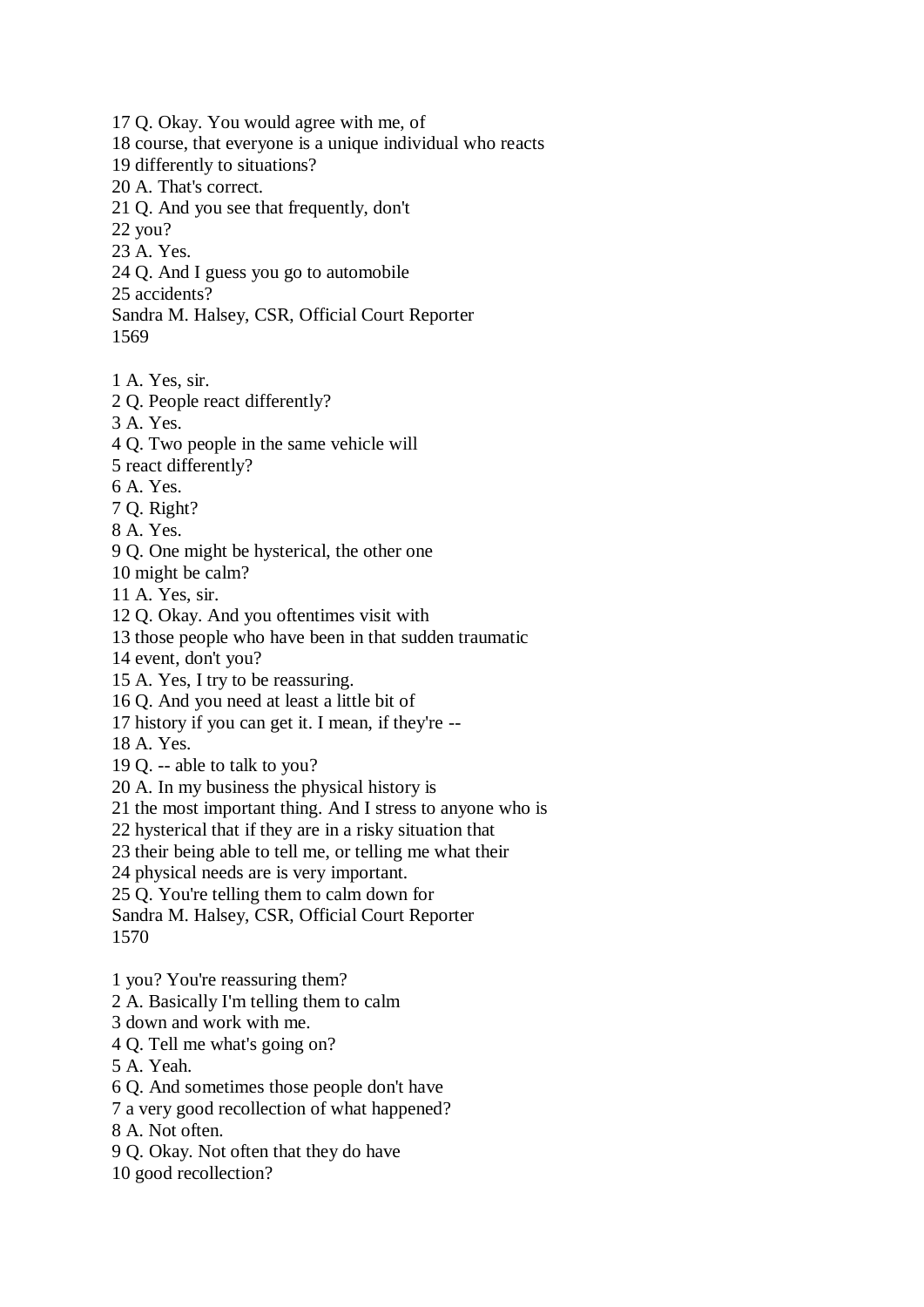11 A. It's not often that they don't 12 recollect what's going on. 13 Q. Well, for instance, you've been in 14 automobile accidents and had people who didn't know how 15 they got out of a vehicle? That's happened to you, 16 hasn't it? 17 A. It has. 18 Q. Somebody has been in an automobile 19 accident, they don't remember undoing their seat belt? 20 A. Well, yeah, that could be an instance. 21 Q. But they know they got out of the car, 22 for instance? 23 A. Yes. 24 Q. That kind of thing happens to you, 25 doesn't it? Sandra M. Halsey, CSR, Official Court Reporter 1571 1 A. Yes, there's degrees of decreased 2 level of consciousness. 3 Q. Okay. 4 5 MR. RICHARD C. MOSTY: That's all I 6 have. 7 THE COURT: Thank you. 8 MR. GREG DAVIS: Would you mark this, 9 please. 10 11 12 (Whereupon, the following 13 mentioned item was 14 marked for 15 identification only 16 after which time the 17 proceedings were 18 resumed on the record 19 in open court, as 20 follows:) 21 22 23  $24$ 25 REDIRECT EXAMINATION Sandra M. Halsey, CSR, Official Court Reporter 1572 1

2 BY MR. GREG DAVIS:

3 Q. Let me ask you, Paramedic Byford, what

4 did you do with the T-shirt after you cut it off the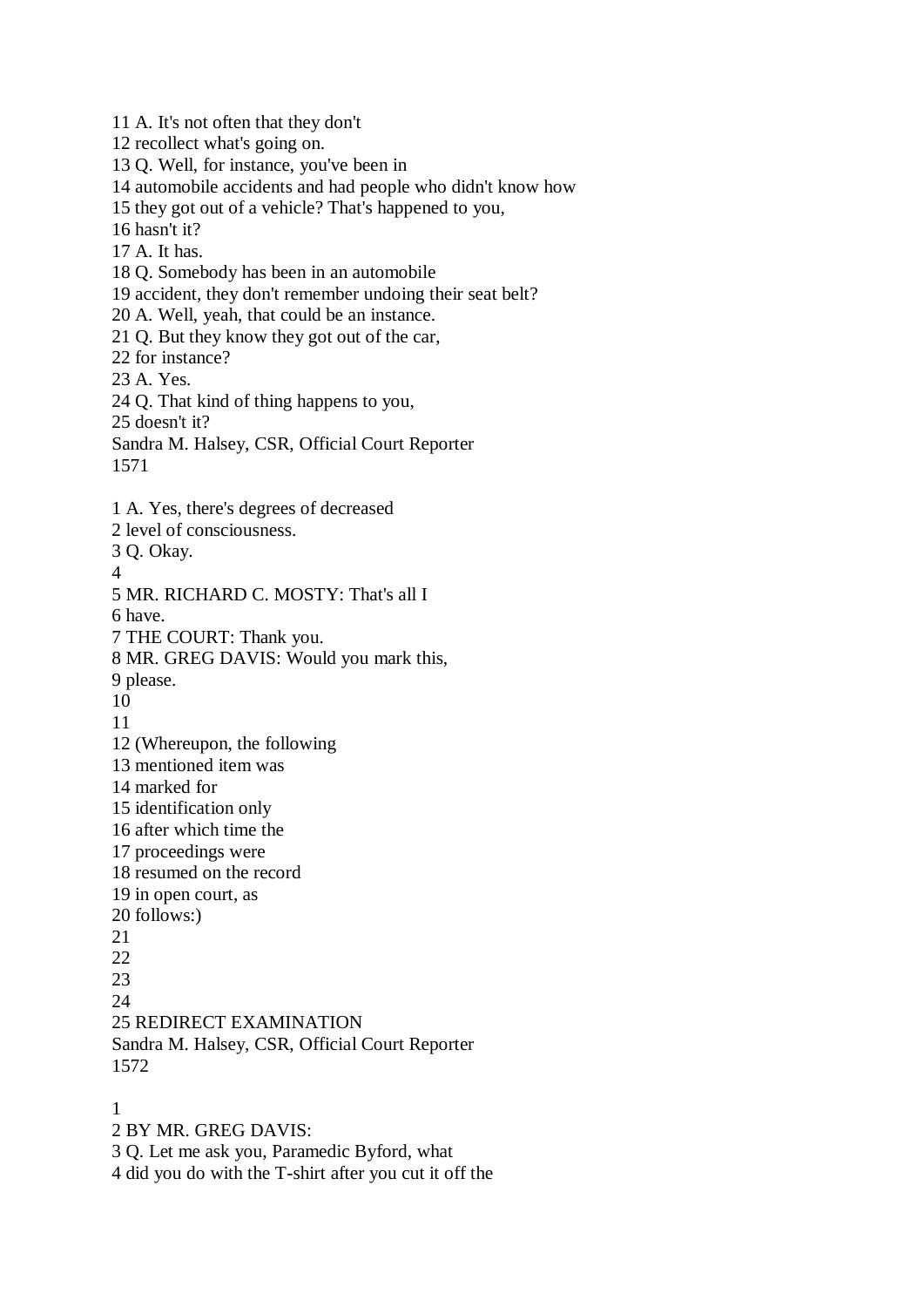5 defendant once you got to the hospital? 6 A. The -- she -- the T-shirt, our 7 stretcher sheet and all slid over onto the Baylor's table 8 there. 9 Q. All right. Let me ask you, was -- did 10 a Rowlett Police Officer at some point take possession of 11 the T-shirt? 12 A. Yes. 13 Q. All right. Let me ask you to look at 14 State's Exhibit No. 25. 15 A. Okay. 16 Q. Do you recognize that exhibit, sir, 17 State's Exhibit 25? 18 A. Yes. 19 Q. Okay. Is this the T-shirt that Darlie 20 Routier, the defendant, was wearing on June 6th, 1996, 21 when you came in contact with her? 22 A. Yes. 23 24 MR. GREG DAVIS: Your Honor -- well, 25 let me go further. Sandra M. Halsey, CSR, Official Court Reporter 1573 1  $\mathcal{D}$ 3 BY MR. GREG DAVIS: 4 Q. Well, let me just ask you: The 5 condition of the T-shirt has changed somewhat since you 6 saw it. Right? 7 A. Yes. 8 Q. There are a lot of defects and holes 9 in here that weren't here when you treated her; is that 10 right? 11 A. That's correct. 12 Q. But this is, in fact, the T-shirt that 13 she was wearing? 14 A. Yes. 15 16 MR. GREG DAVIS: Your Honor, at this 17 time we'll offer State's Exhibit No. 25. 18 MR. RICHARD C. MOSTY: May I take the 19 witness on voir dire very briefly? 20 THE COURT: You may indeed. 21 22 23 24 25 VOIR DIRE EXAMINATION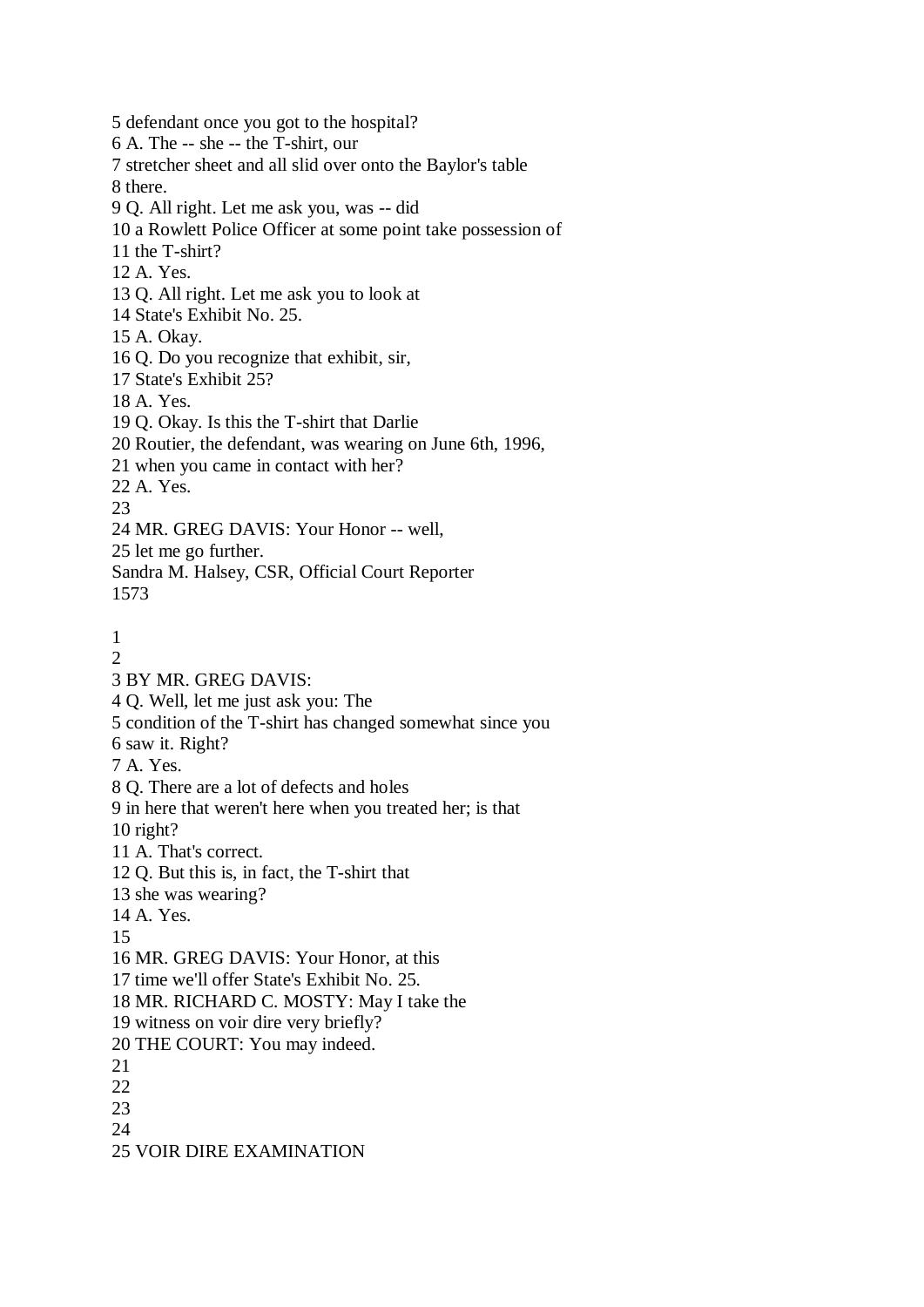Sandra M. Halsey, CSR, Official Court Reporter 1574

1

2 BY MR. RICHARD C. MOSTY:

3 Q. With respect to Exhibit 25, when is

4 the last time you saw it?

5 A. That T-shirt?

6 Q. Yes.

7 A. Well --

8 Q. Well, let me just put it this way:

9 You never picked it up and collected it as evidence, did 10 you?

11 A. I didn't pick it up and collect it as

12 evidence.

13 Q. Somebody else did?

14 A. That's correct.

15 Q. And so, you don't know what happened

16 to it between the time that you last saw it and when that

17 other person picked it up and collected it as evidence?

18 A. Eric Zimmerman is -- has gone through

19 police officer's school. I don't know the proper

20 terminology for that. On that night, whenever we --

21 after we had delivered her, he gathered that shirt and

22 gathered the child's clothes as well.

23 Q. But you didn't?

24 A. I didn't. I did not.

25 Q. You cut it off?

Sandra M. Halsey, CSR, Official Court Reporter

1575

1 A. I cut it off and left it laying with

2 her, and delivered her, patient, and my stretcher sheet

3 to Baylor.

4 Q. And it went off with the stretcher,

5 didn't it? The shirt?

6 A. Yes.

7 Q. Or do you even know what happened to

8 it?

9 A. Yes. The shirt -- she, her shirt, and

10 my stretcher sheet, we have disposable stretcher sheets.

11 All went over on to their examining table.

12 Q. And someone else collected it?

13 A. That's true.

14 Q. Okay.

15

16 MR. RICHARD C. MOSTY: We will object

17 to the offer at this time on the basis that the chain of

18 custody is not proven.

19 THE COURT: All right. Overruled.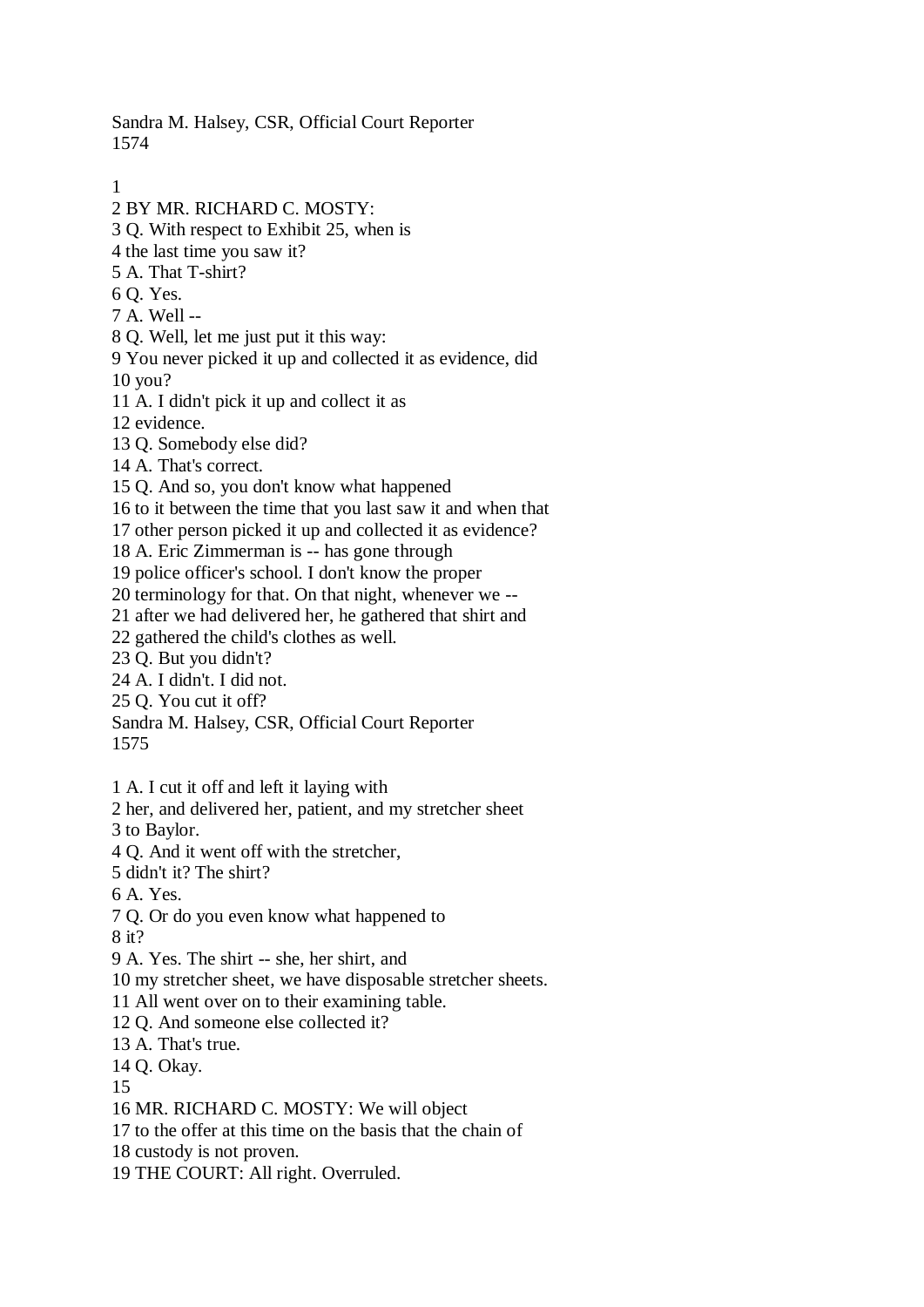20 State's Exhibit 25 is admitted. 21 22 (Whereupon, the item 23 Heretofore mentioned 24 Was received in evidence 25 As State's Exhibit No. 25 Sandra M. Halsey, CSR, Official Court Reporter 1576 1 For all purposes, 2 After which time, the 3 Proceedings were resumed 4 As follows:) 5 6 MR. GREG DAVIS: Thank you. 7 8 9 REDIRECT EXAMINATION (Continued) 10 11 BY MR. GREG DAVIS: 12 Q. Officer, would you please step down 13 for just one moment. And just briefly, if we may, show 14 the jury, if you see here in the T-shirt, the cuts that 15 you actually made on the T-shirt. 16 A. Okay. 17 18 (Whereupon, the witness 19 stepped down from the 20 witness box, and approached 21 the jury rail, for the 22 purpose of further describing 23 the exhibit to the jury.) 24 25 BY MR. GREG DAVIS: Sandra M. Halsey, CSR, Official Court Reporter 1577 1 Q. If you will step back here so that 2 everyone on the jury can see. 3 You indicated that you had cut 4 straight down the front of the T-shirt; is that right? 5 A. Yes, sir. 6 Q. Do we see a cut down the entire length 7 of the shirt? 8 A. Yes. 9 Q. Starting at the neck all the way down 10 to the bottom? 11 A. Yes, it's been fixed together. 12 Q. Right. It's been fixed. Right, but 13 this is actually the cut line. Right?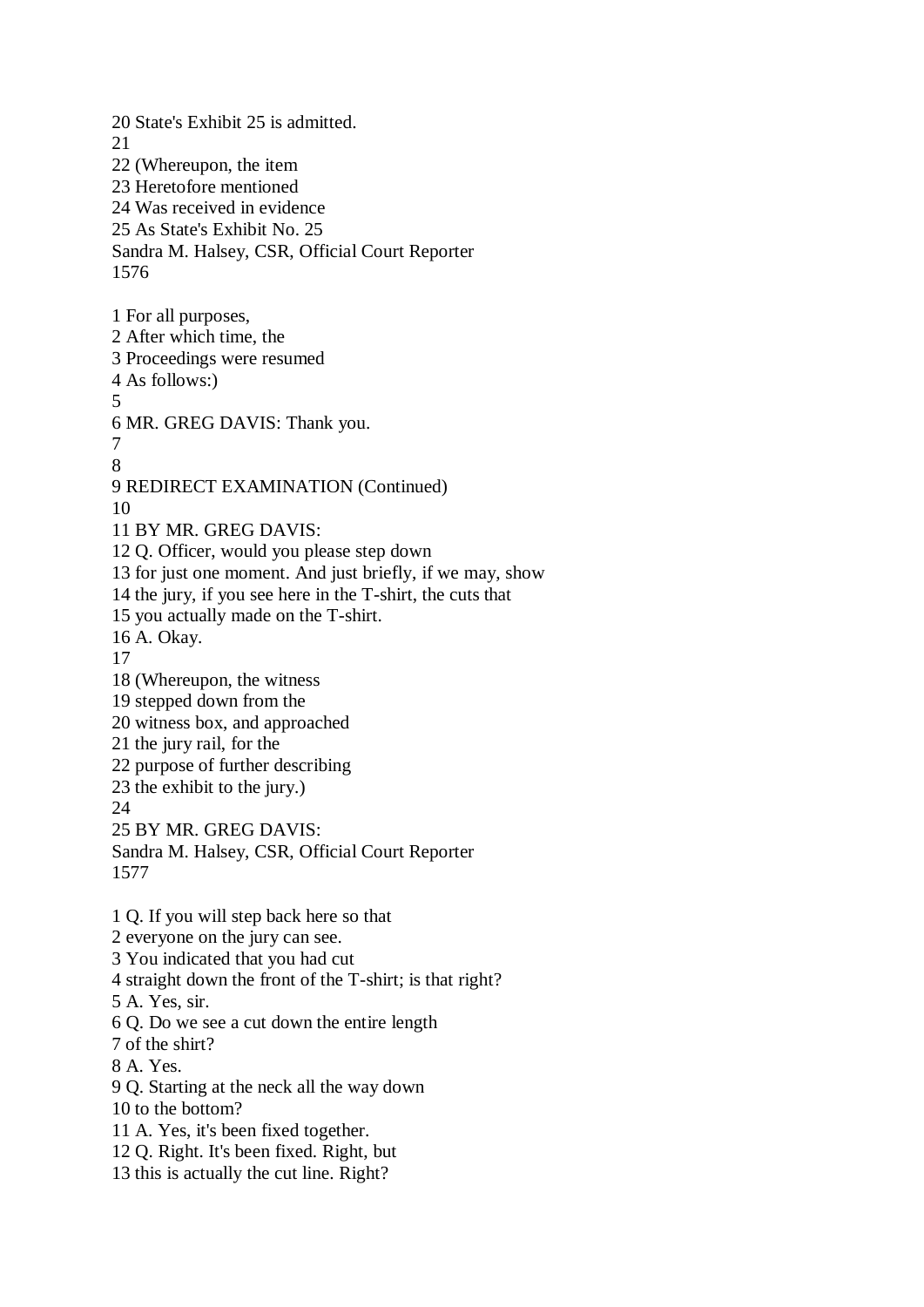14 A. Yes. 15 Q. On each one of the sleeves do we have 16 a first on the left sleeve, do we have a cut line that 17 goes from the neck area back to the left sleeve? 18 A. Yes. 19 Q. And on the right sleeve, do we have a 20 corresponding cut mark that goes from the neck all the 21 way out the length of the sleeve? 22 A. That's correct. 23 Q. All right. Are those the cut marks 24 that you made on State's Exhibit No. 25, on June the 6th 25 of 1996? Sandra M. Halsey, CSR, Official Court Reporter 1578 1 A. Yes. 2 Q. Did you make any other cut marks or 3 any other defects in this T-shirt while you had it in 4 your possession, sir? 5 A. No. 6 Q. Okay. 7 8 (Whereupon, the witness 9 Resumed the witness 10 Stand, and the 11 Proceedings were resumed 12 On the record, as 13 Follows:) 14 15 BY MR. GREG DAVIS: 16 Q. As far as the other holes, other 17 defects, that occurred at some later time and you don't 18 know how those happened. Right? 19 A. No. 20 Q. Okay. 21 22 MR. GREG DAVIS: No further questions, 23 your Honor. 24 THE COURT: All right. Anything else? 25 Anything, gentlemen? Sandra M. Halsey, CSR, Official Court Reporter 1579 1 MR. RICHARD C. MOSTY: No. 2 THE COURT: All right. You may step 3 down. 4 All right. Ladies and gentlemen --

5 you may step down, sir. Thank you.

6 We'll adjourn now until 9:00 o'clock

7 on Monday morning. Same instructions as always. Do no